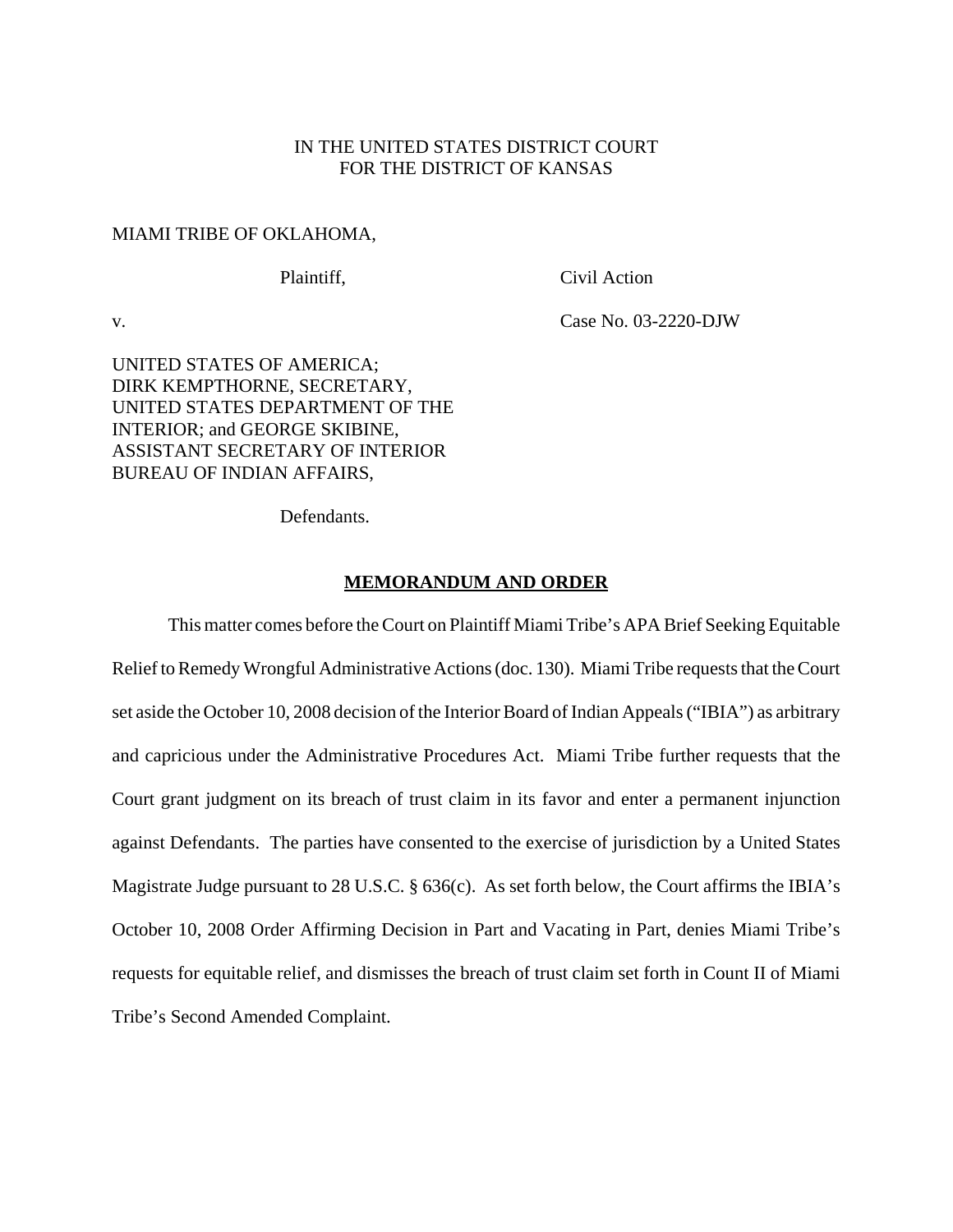### **I. Procedural Posture of Matter Before the Court**

James E. Smith ("Smith"), a member of the Miami Tribe of Oklahoma ("Miami Tribe"), holds a 3/38 restricted undivided interest in the Maria Christiana allotment, Miami No. 35 ("Miami Reserve"), located in Miami County, Kansas. In 2001, Smith submitted his application to the Bureau of Indian Affairs ("BIA") for approval to gift transfer one-third of his 3/38 undivided interest in Miami Reserve to Miami Tribe (hereinafter "application for gift conveyance"). The BIA denied Smith's application for gift conveyance on January 10, 2002.

On May 5, 2003, Miami Tribe commenced the present action in this Court seeking judicial review of the BIA's denial of Smith's application under the Administrative Procedures Act ("APA").<sup>1</sup> Miami Tribe also asserted claims that Defendants breached their fiduciary and trust duties to Miami Tribe, and that Defendants had violated substantive and procedural due process and property rights of Miami Tribe. Early in the case, the parties agreed to bifurcate Miami Tribe's request for judicial review under the APA from its claims based upon breach of trust and constitutional violations.

On June 22, 2005, the Court issued its Memorandum and Order reversing the BIA's January 11, 2002 decision that denied Smith's application for gift conveyance, and instructing the BIA to forthwith approve Smith's application.2

On July 7, 2005, Defendants filed their Motion for Reconsideration of the Court's June 22, 2005 Memorandum and Order, requesting that the Court reconsider its decision and affirm the BIA's denial of Smith's application. Defendants alternatively requested the Court remand the matter to

2 *Miami Tribe of Okla. v. United States*, 374 F. Supp. 2d 934 (D. Kan. 2005).

<sup>1</sup> 5 U.S.C. § 701 *et seq*.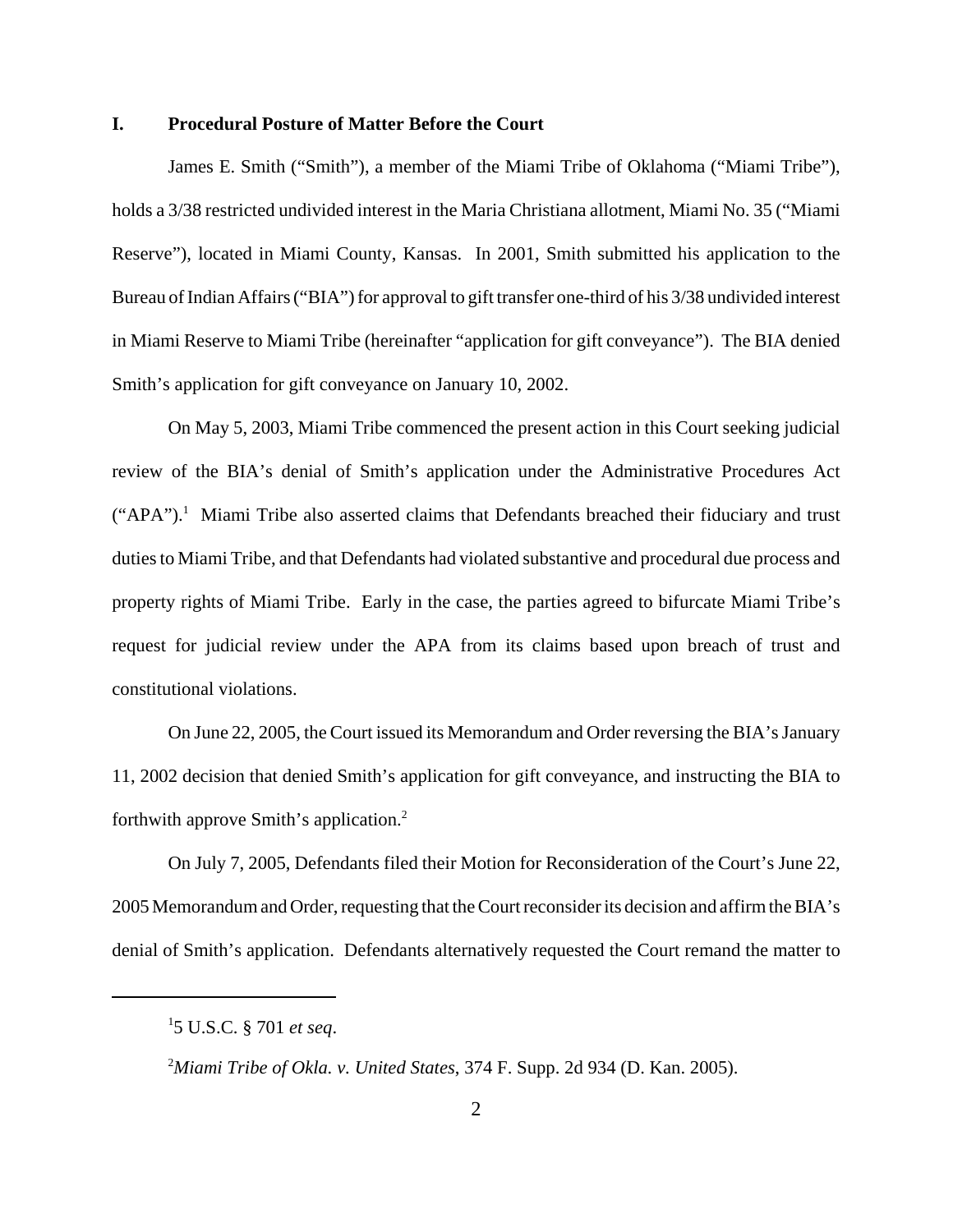the BIA rather than reversing the BIA's decision. On November 23, 2005, the Court granted Defendants' Motion for Reconsideration as to the portion of the Court's Memorandum and Order that directed the BIA to forthwith approve Smith's application for gift conveyance.<sup>3</sup> The Court ordered that the case be remanded to the BIA for further proceedings consistent with the Court's June 22, 2005 Memorandum and Order. Specifically, the Court remanded the matter for the BIA to consider the proposed transfer's long-term impact on further fractionation of Miami Reserve.

On remand, the BIA approved Smith's application to give one-third of his 3/38 interest in Miami Reserve to Miami Tribe. The BIA issued its decision dated October 23, 2007, which notified Smith and Miami Tribe that Smith's application for gift conveyance was approved by the BIA. The letter, however, further advised that with respect to Smith's request to transfer his interest to Miami Tribe "in trust," Miami Tribe would need to submit an application for a trust acquisition under 25 C.F.R. 151. The BIA's October 23, 2007 letter stated, in pertinent part:

Your letter dated April 23, 2007, provided clarification that you wish to transfer 1/3 of your undivided interest to the Tribe with the interest to the Tribe to remain in "trust status." Therefore, the proposed gift conveyance will be processed as a twopart transaction consisting of a disposal by you and an acquisition by the Tribe in trust status. The disposal portion is considered in accordance with 25 CFR 152.17 and the acquisition portion will be processed in accordance with 25 CFR 151 upon the receipt of an application for a trust acquisition from the Tribe. In this regard, by copy of this letter, the Tribe is advised of the Bureau's findings that consideration will be given to the acquisition upon receipt of the application from the Tribe.

The Deed to Restricted Indian Land you executed on June 20, 2007, if approved, would have conveyed the interest in fee status to the Tribe. Therefore a deed transferring a 1/38 interest in [Miami Reserve] to the United States of America in Trust for the Miami Tribe of Oklahoma is enclosed for your review and execution.

<sup>3</sup> *See* Nov. 23, 2005 Mem. & Order (doc. 37).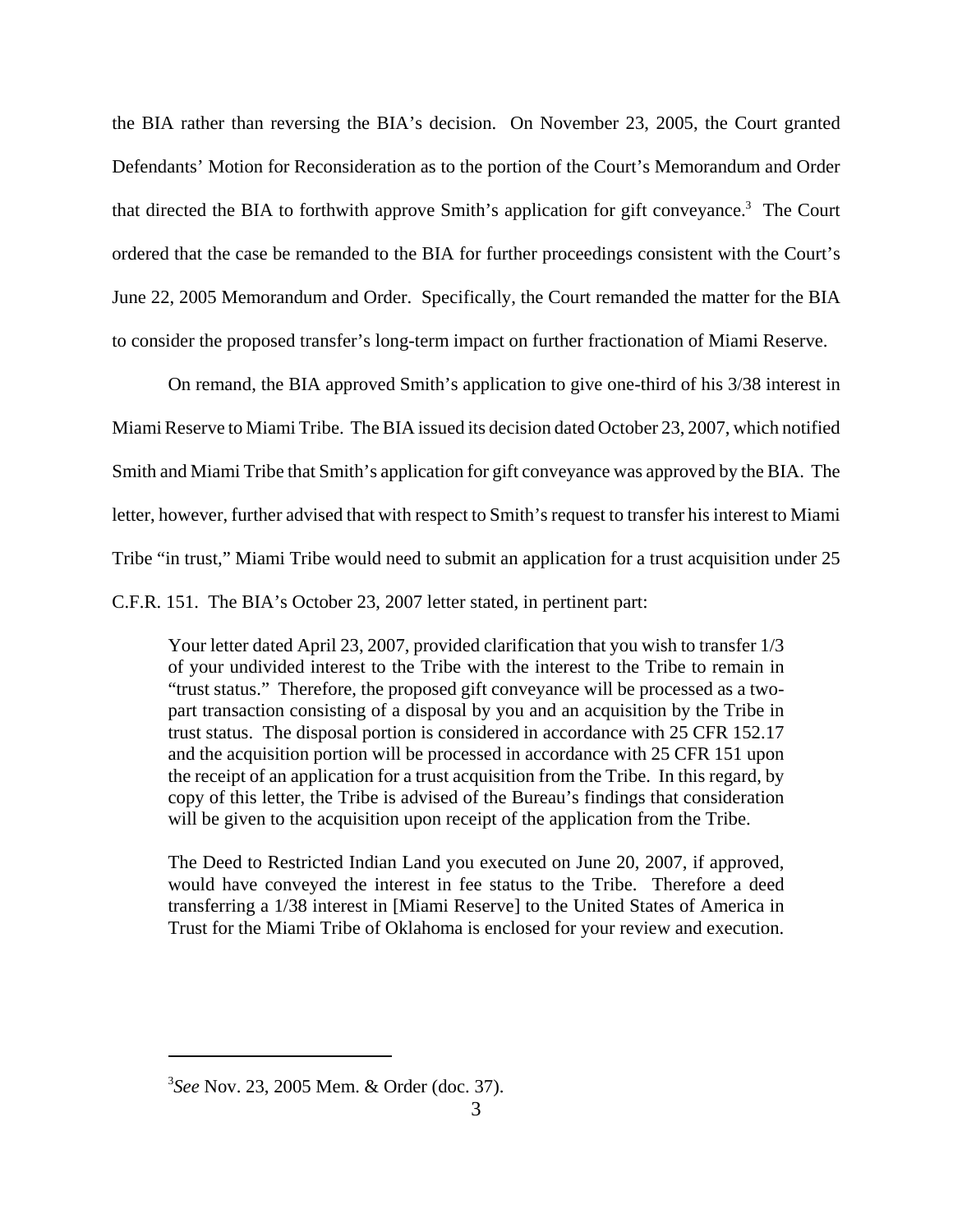The executed deed is to be returned to this office and will be included in the Tribe's fee-to-trust application.4

Miami Tribe appealed the BIA's October 23, 2007 decision on remand with the Interior Board of Indian Appeals ("IBIA"). On October 10, 2008, the IBIA issued its Order Affirming Decision in Part and Vacating in Part. The IBIA affirmed the BIA Regional Director's determination that Smith holds his interest in Miami Reserve in restricted fee title and that interest is not being held in trust by the United States.<sup>5</sup> It vacated the decision "to the extent that it suggests that the interest to be conveyed to the Tribe would be an unrestricted fee simple interest."6 The IBIA's decision further indicated that "[b]ecause the Tribe seeks title in the name of the United States in trust for the Tribe, and in the absence of any indication by the Tribe that it will accept Smith's gift if Smith holds restricted fee title, the Regional Director need not proceed further with the transaction at this time."<sup>7</sup>

On October 30, 2008, Miami Tribe filed its Second Amended Complaint (doc. 126) asserting two counts. In Count I, Miami Tribe seeks APA review of the BIA's refusal to approve Smith's request to transfer one-third of his interest in Miami Reserve "in trust" to Miami Tribe. In Count II, Miami Tribe asserts a common law breach of trust claim against Defendants based upon their alleged breaches of their fiduciary and trust duties. These breaches include the BIA's refusal to approve Smith's application, refusal to approve the transfer of Smith's interest in trust for the benefit

<sup>4</sup> BIA's Oct. 23, 2007 decision, Ex. A to Miami Tribe's APA Br. (doc. 130-11).

<sup>&</sup>lt;sup>5</sup>IBIA's Oct. 10, 2008 Order Affirming Decision in Part and Vacating in Part, Ex. K to Second Amended Complaint (doc. 126-11).

<sup>6</sup> *Id.* at 3.

<sup>7</sup> *Id.*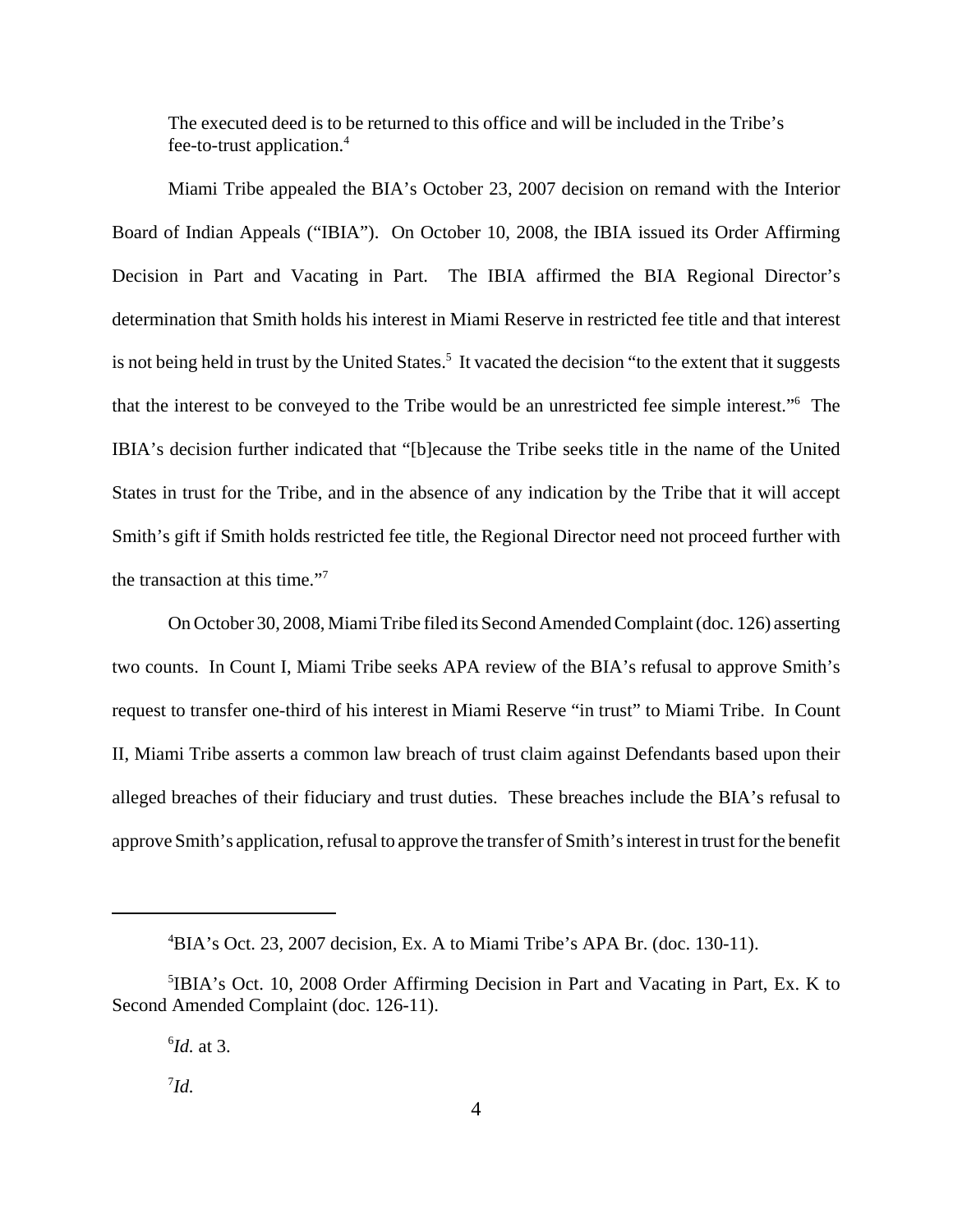of Miami Tribe, refusal to timely consider and act on Smith's appeal of the denial of his request for transfer, failure to protect and recognize Miami Tribe's jurisdiction over Miami Reserve, and failure to maintain and hold Miami Reserve in trust for the benefit of its Indian owners. Miami Tribe seeks equitable relief under the APA for these alleged breaches, including an order compelling Defendants to: (1) approve Smith's transfer in trust to Miami Tribe, (2) recognize and protect Miami Tribe's jurisdiction over Miami Reserve, (3) hold Miami Reserve in trust for the benefit of Miami Tribe and the other beneficial owners, and (4) process all future transfers of interests in Indian lands from a member to his or her Indian tribe within 180 days of the submission of the application for approval.

Miami Tribe filed the instant APA Brief Seeking Equitable Relief to Remedy Wrongful Administrative Actions (doc. 130) on December 15, 2008. Miami Tribe later filed supplements to the administrative record on February 23, 2009 (doc. 140) and May 21, 2009 (doc. 146). Defendants filed their Response to Miami Tribe's Second Supplement to the Administrative Record (doc. 147) on June 11, 2009.

In its APA brief, Miami Tribe requests that the Court set aside the IBIA's October 10, 2008 decision as arbitrary and capricious under the APA. It further requests that the Court grant equitable relief on its breach of trust claim and enter an order mandating that Defendants recognize the trust status of Miami Reserve, recognize Miami Tribe's jurisdiction over Miami Reserve, and process all future application for transfers of interest in Miami Reserve within 180 days.

The Court will first review the IBIA's October 10, 2008 decision, and will then address Miami Tribe's requests for specific equitable relief under the APA. The Court will then address Defendants' request for dismissal of the breach of trust claim set forth in Count II of Miami Tribe's Second Amended Complaint.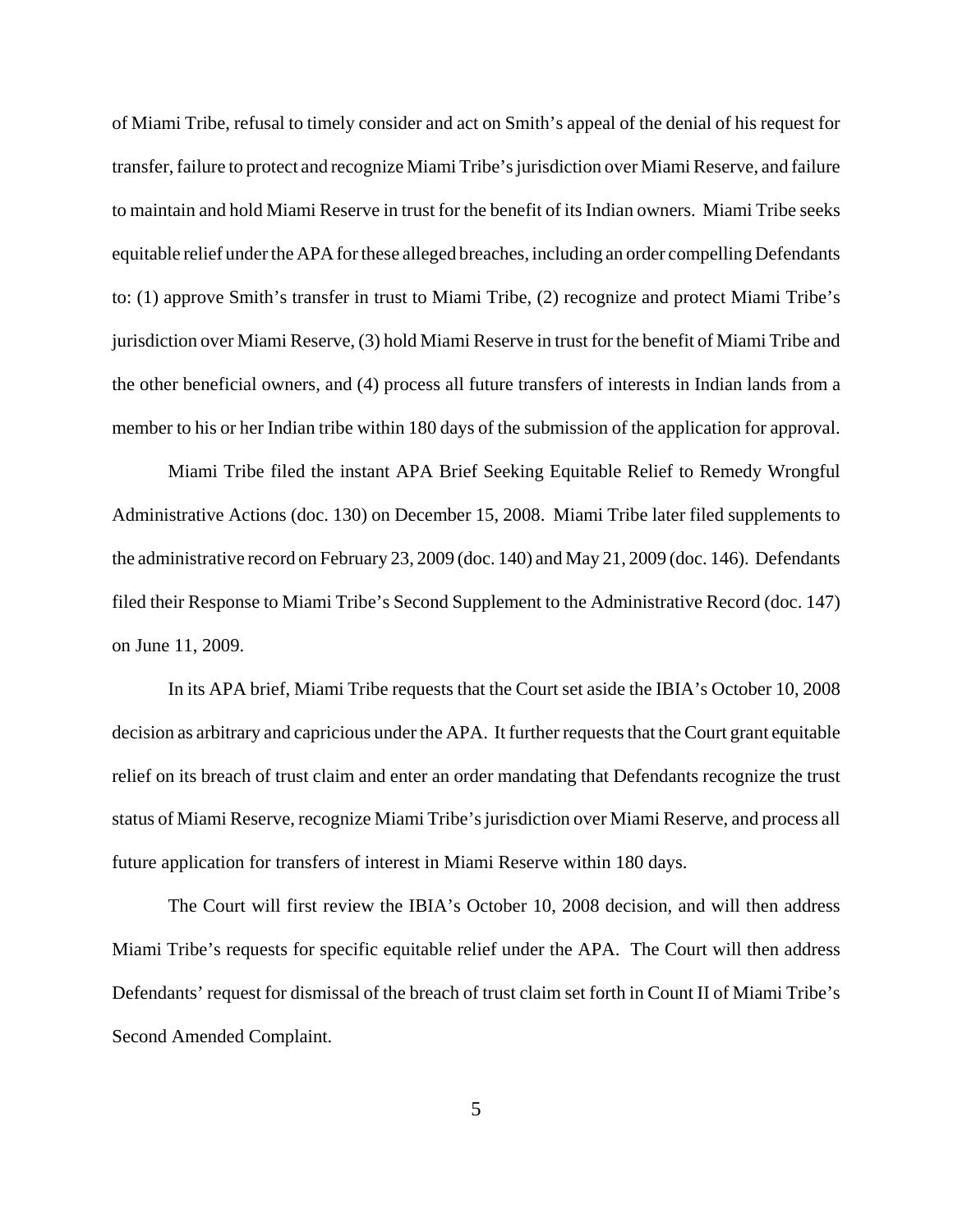### **II. Review of IBIA's October 10, 2008 Decision**

Miami Tribe seeks judicial review of the IBIA's October 10, 2008 decision affirming the BIA's post-remand determination that Smith holds his interest in Miami Reserve in restricted fee title and the interest is not being held in trust by the United States. It further seeks review of the agency's refusal to approve Smith's proposed gift transfer "in trust" to Miami Tribe. It contends that pursuant to the 1989 order partitioning Miami Reserve, entered in *Midwest Investment* Properties, Inc. v. DeRome,<sup>8</sup> the last remaining 35 acres of Miami Reserve was conveyed "to the United States Government by and through the Bureau of Indian Affairs . . . in trust for the benefit of the Indian owners."<sup>9</sup> Miami Tribe argues that absent any indication that Miami Reserve has been transferred out of trust by the United States, Smith's present interest in Miami Reserve continues to be held in trust.

According to Miami Tribe, if Smith's present interest is held in trust by the terms of the 1989 partition order, then the IBIA acted arbitrarily and capriciously when it refused to approve the gift transfer of Smith's interest "in trust" under 25 U.S.C. § 2216(d). That statute provides that "the sale, exchange, or conveyance by gift deed for no or nominal consideration of an interest in trust or restricted land . . . shall not affect the status of the land as trust or restricted land." Miami Tribe asks the Court to remand the matter to the BIA for timely approval of Smith's transfer in trust, consistent with the express language of the 1989 partition order, the representations of Defendants with respect to the partition order, and 25 U.S.C. § 2216(d).

<sup>8</sup> Civ. A. No. 86-2497-O (D. Kan. May 3, 1989).

<sup>9</sup> *Midwest Inv. Properties, Inc. v. DeRome*, No. 86-2497-0, Order Confirming Report of Commissioners in Partition (D. Kan. May 3, 1989), Ex. B to Miami Tribe's APA Br. (doc. 130-3).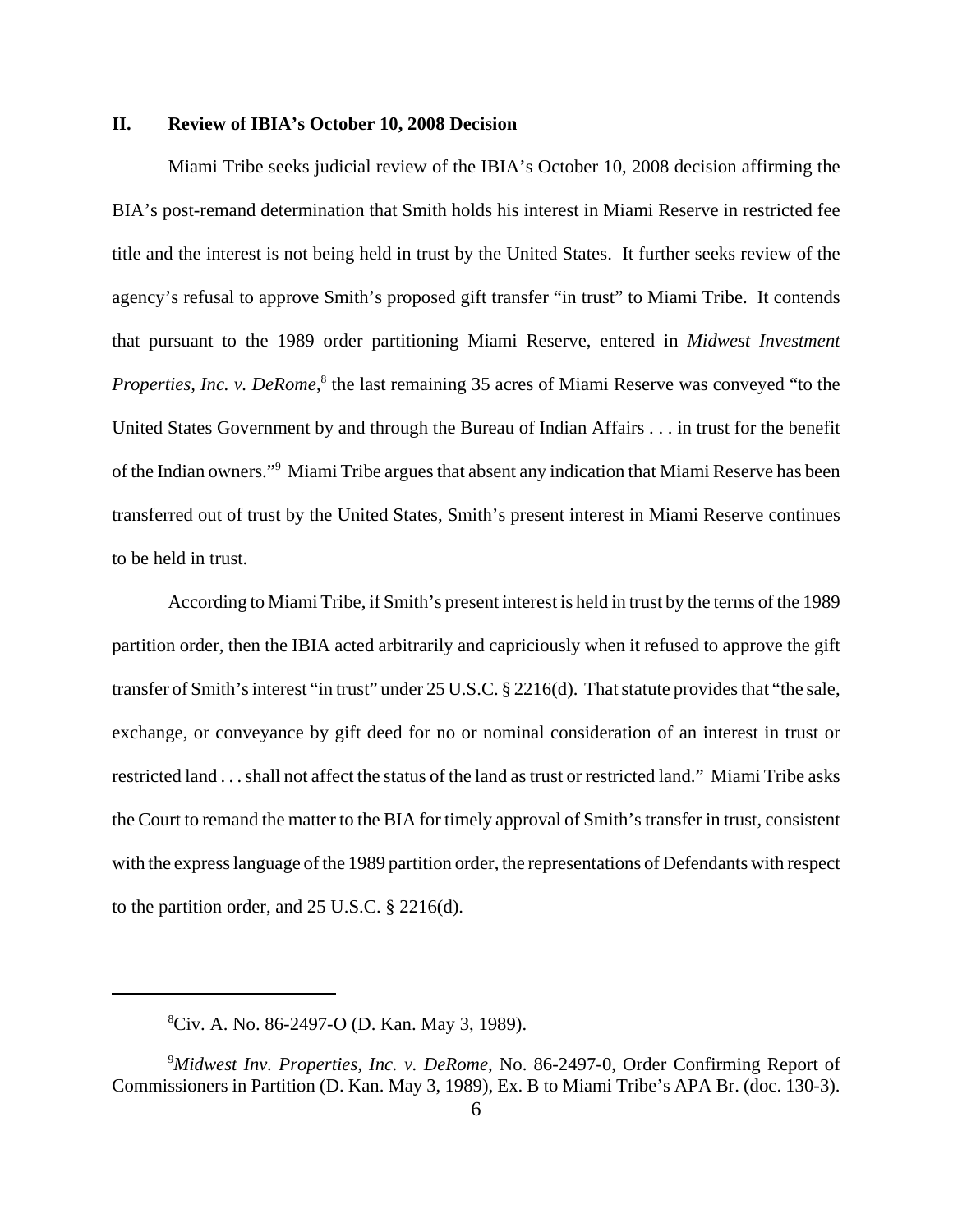Defendants argue that Smith's property interest in Miami Reserve is held only in restricted fee status and is not trust property. They claim the record is replete with evidence demonstrating that Miami Reserve was originally issued in restricted fee and remained in restricted fee thereafter. Defendants contend that Congress understood Miami Reserve to be in restricted fee when it contemplated Public Law 97-344, by specifically mandating that any conveyance to Indian grantees pursuant to partition would have to be made in restricted fee. And subsequent court decisions involving Miami Reserve have also expressed the understanding that the property continues to be held in restricted fee status. Defendants argue that the 1989 partition order language purportedly conveying Miami Reserve to the United States Government in trust was only intended to allow the Indian-owned portion of the property to be transferred out of joint ownership with the non-Indian owners. They point out that the 1989 partition order states that the Indian owners are "to be vested with restricted fee title in percentages determined by the Bureau of Indian Affairs."<sup>10</sup> Defendants explain that the transfer of Miami Reserve to the United States Government in trust was for the purpose of allowing a brief period of time for the BIA to calculate the percentage ownership for each Indian owner. After the BIA completed its calculations of the ownership percentages, then ownership would vest in the proper percentage to each Indian owner in restricted fee status, as provided by the partition order language. Defendants argue this is supported by Public Law 97- 344(3), which authorized the partitioning of Miami Reserve and provides that "[a]ny conveyance ordered by the court in such [partition] proceedings will be made in unrestricted fee simple to non-Indian grantees and in a restricted fee to Indian grantees." Defendants ask the Court to affirm

<sup>10</sup>*Midwest Inv. Properties, Inc. v. DeRome*, No. 86-2497-0, Order Confirming Report of Commissioners in Partition (D. Kan. May 3, 1989), Ex. B to Miami Tribe's APA Br. (doc. 130-3).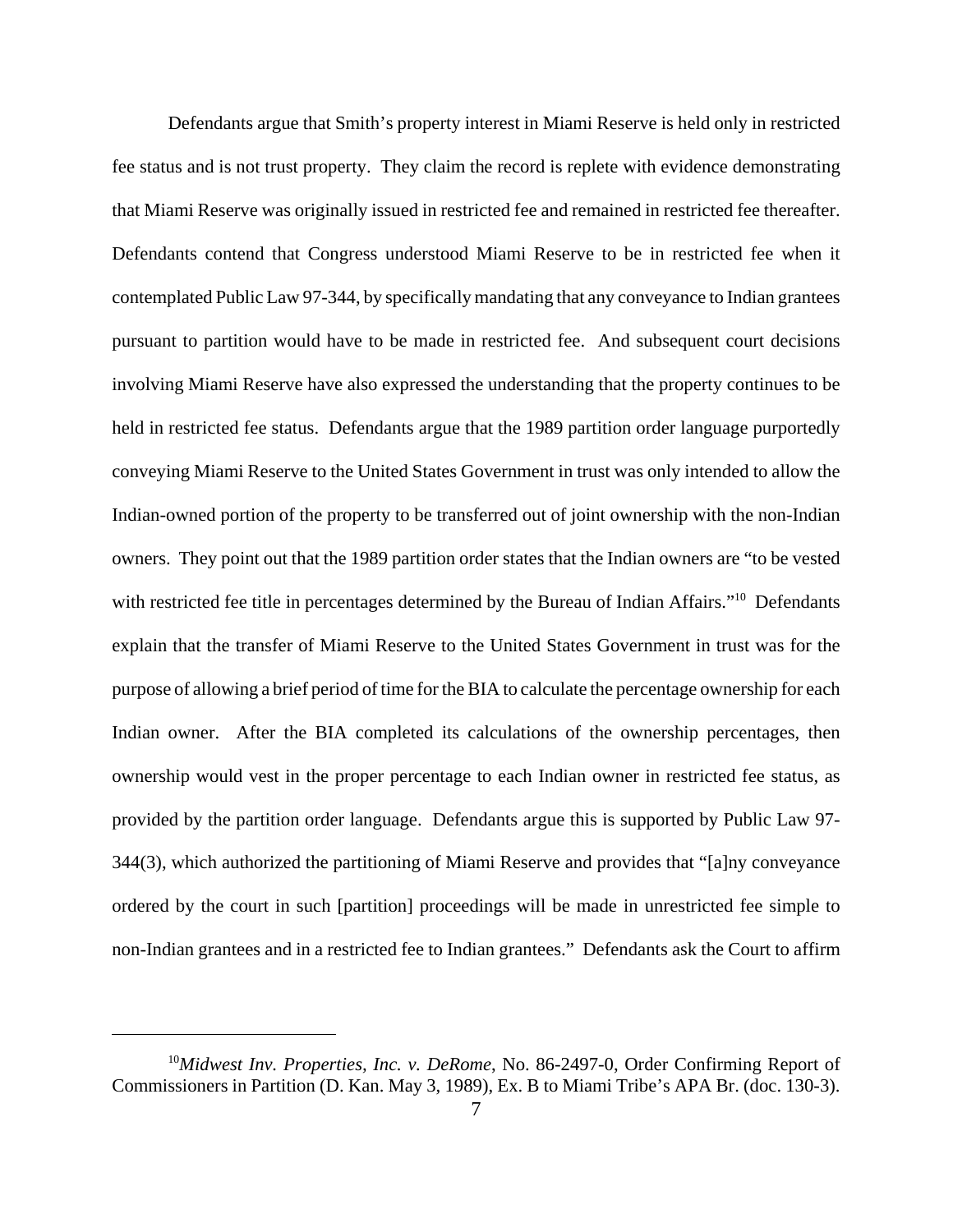the IBIA's decision that Smith presently holds his interest in Miami Reserve in restricted fee title and that interest is not being held in trust by the United States.

#### **A. Administrative Procedures Act**

Under the APA, "[a] person suffering legal wrong because of agency action, or adversely affected or aggrieved by agency action within the meaning of a relevant statute, is entitled to judicial review thereof."<sup>11</sup> The APA authorizes the reviewing court to "compel agency action unlawfully withheld or unreasonably delayed," and to "hold unlawful and set aside agency action, findings, and conclusions" that the court finds to be "arbitrary, capricious, an abuse of discretion, or otherwise not in accordance with law."12

 The court's scope of review under the arbitrary and capricious standard is narrow and deferential.<sup>13</sup> A reviewing court must consider whether "the decision was based on a consideration of the relevant factors and whether there has been a clear error of judgment . . . . The court is not empowered to substitute its judgment for that of the agency."14 The duty of a court reviewing agency action under the arbitrary or capricious standard is to ascertain whether the agency "examined the relevant data and articulated a rational connection between the facts found and the decision made."15 Because the arbitrary and capricious standard focuses on the rationality of an agency's decision-making process rather than on the rationality of the actual decision, "an agency's action

<sup>14</sup>*Id.*

<sup>15</sup>*Olenhouse v. Commodity Credit Corp*., 42 F.3d 1560, 1574 (10th Cir. 1994).

 $115$  U.S.C. § 702.

 $125$  U.S.C. §§ 706(1)-(2)(A).

<sup>13</sup>*Citizens to Preserve Overton Park, Inc. v. Volpe*, 401 U.S. 402, 416 (1971), *overruled on other grounds by Califano v. Sanders*, 430 U.S. 99, 105 (1977).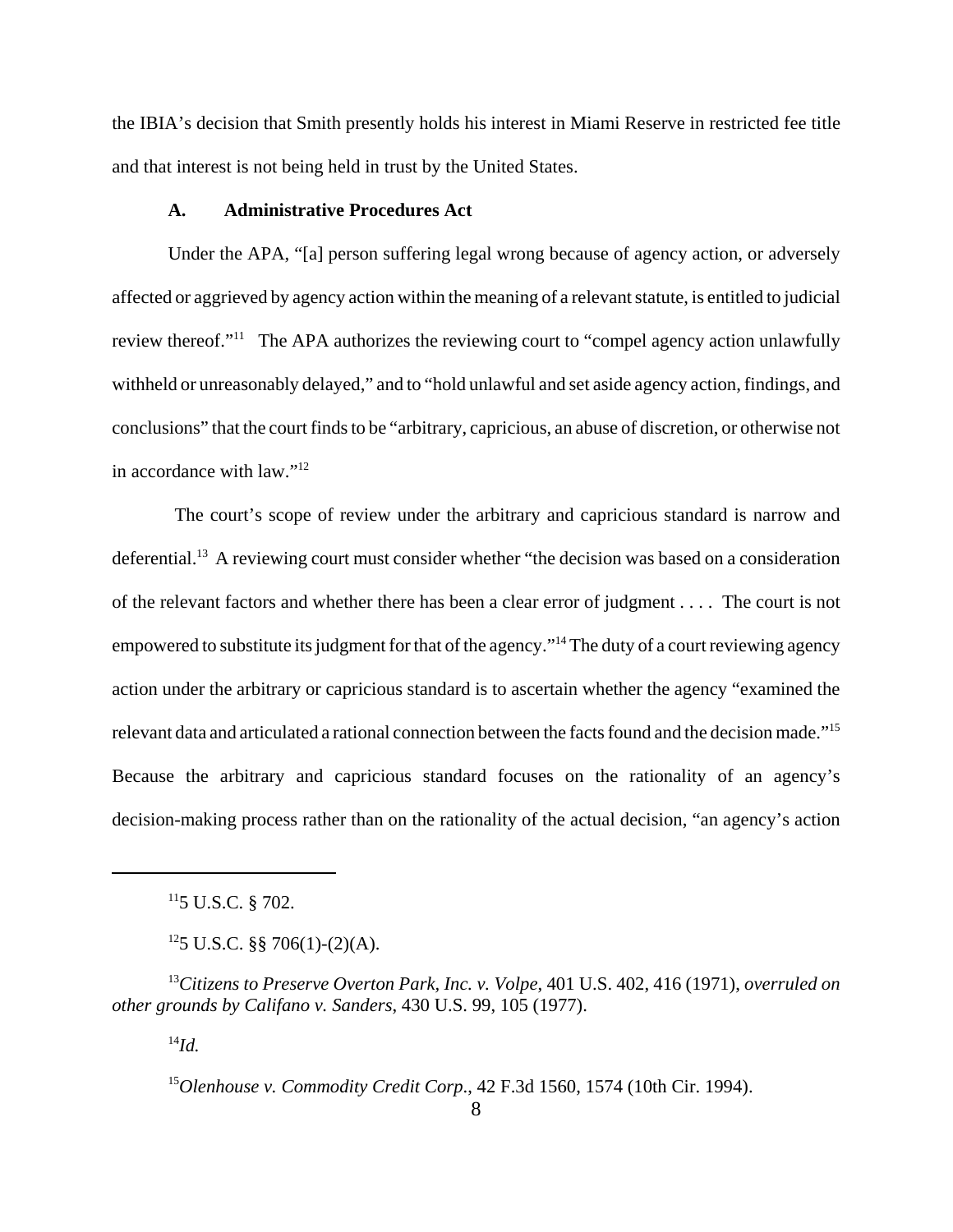must be upheld, if at all, on the basis articulated by the agency itself."16 The inquiry into the agency's decision should be a substantial inquiry that is searching and careful; however, the reviewing court has no power to substitute its own judgment for that of the administrative agency.<sup>17</sup>

In order to determine whether the IBIA's decision, affirming the BIA's approval of Smith's application for gift conveyance but refusing to transfer the interest "in trust," is arbitrary and capricious, the Court must first ascertain whether Smith's present interest in Miami Reserve is held in trust, or is held in restricted fee status. This requires the Court to determine whether the initial conveyance of Miami Reserve was a trust allotment or restricted allotment.

### **B. Trust versus restricted allotments**

In *United States v. Bowling*,<sup>18</sup> the Supreme Court discussed the two modes "by which Indians are prevented from improvidently disposing of allotted lands:" trust allotments and restricted allotments.19 A trust allotment is conveyed by means of a written instrument or certificate, called a trust patent, under which the government holds the land for a designated period of years in trust for the sole use and benefit of the allottee with an agreement to convey at the end of the trust period.20 In contrast, a restricted allotment is conveyed by means of a patent conveying to the

<sup>19</sup>*Id.* at 486.

<sup>16</sup>*Id.* at 1575 (quoting *Motor Vehicle Mfrs. Ass'n v. State Farm Mut. Auto. Ins. Co.*, 463 U.S. 29, 50 (1983)).

 $^{17}Id.$ 

<sup>18256</sup> U.S. 484, 486-87 (1921).

<sup>20</sup>*U.S. v. Ramsey*, 271 U.S. 467, 470 (1926) (citing *Bowling*, 256 U.S. at 486).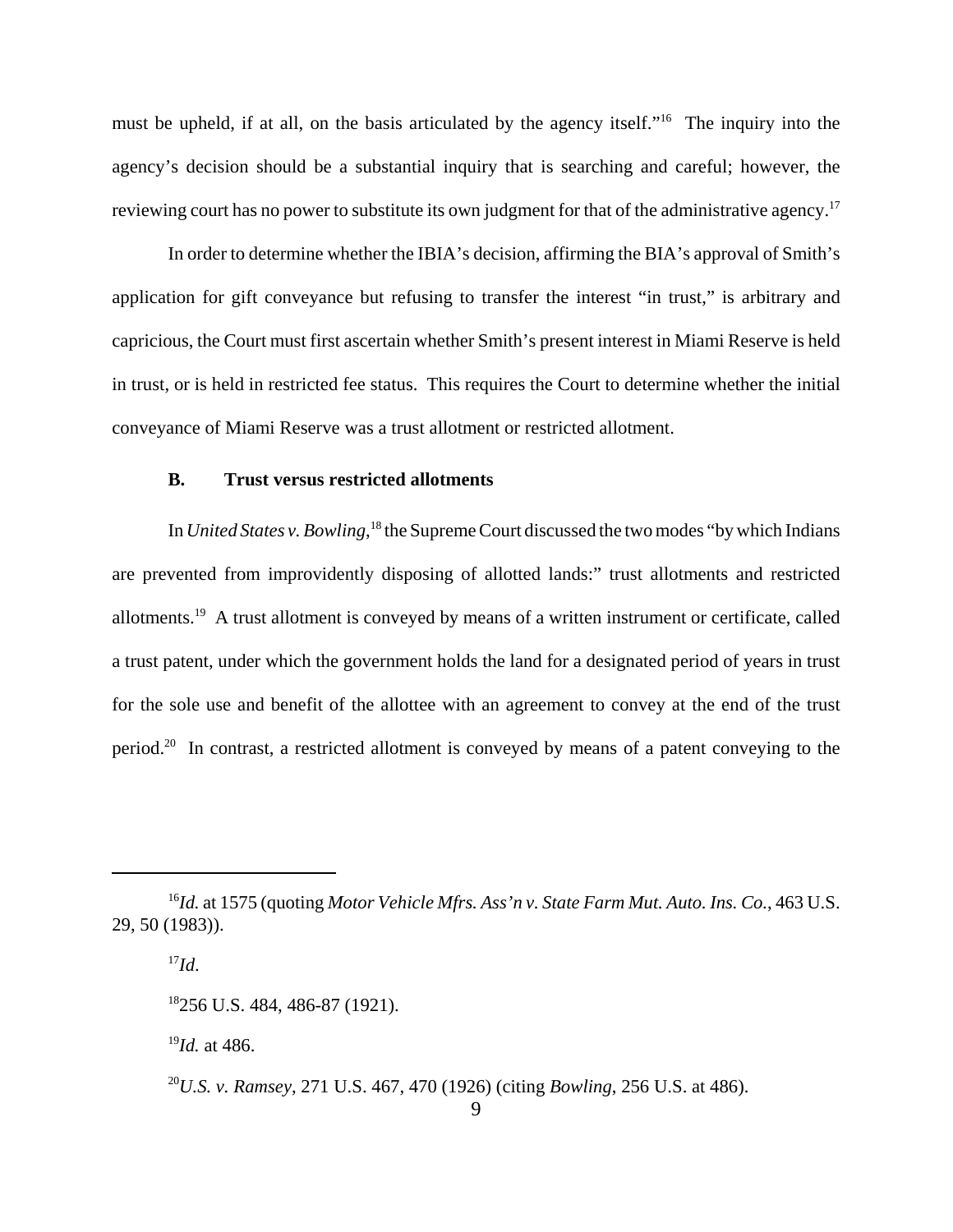allottee the land in fee, but prohibiting its alienation for a stated period.<sup>21</sup> Both have the same effect so far as the power of alienation is concerned.<sup>22</sup> With respect to both classes of allotments, the United States possesses a supervisory control over the land and may take appropriate measures to make sure that it inures to the sole use and benefit of the allottee and his heirs throughout the original or any extended period of restriction.23 In *Bowling,* the Supreme Court stated that Congress determines which mode is to be followed with respect to the lands of a particular tribe, and this usually is done in the act directing that the lands be allotted.<sup>24</sup>

# **C. Relevant historical background of Miami Reserve**<sup>25</sup>

Smith's property interest in Miami Reserve derives from his status as a relative of Maria Christiana DeRome. The infant Maria Christiana DeRome, half-blood Miami Indian, was issued a restricted fee patent dated December 15, 1859, pursuant to the Treaty of June 5, 1854 with the Miami Indians<sup>26</sup> and Section 11 of the Act of March 3,  $1859<sup>27</sup>$  The patent for restricted allotment

 $^{21}Id$ 

<sup>22</sup>*Id.*

<sup>24</sup>*Id.*

 $^{25}$ A more detailed history of the Maria Christiana Allotment, Miami Reserve No. 35, is set forth in *Miami Tribe of Okla. v. United States,* 927 F. Supp. 419, 1424-26 (D. Kan. 1996)*. See also Miami Tribe of Okla. v. United States*, 5 F. Supp. 2d 1213 (D. Kan. 1998); *State ex rel Graves v. United States*, 86 F. Supp. 2d 1094 (D. Kan. 2000), *Kansas v. United States*, 249 F.3d 1213 (10th Cir. 2001); and *Miami Tribe of Okla. v. United States*, 316 F. Supp. 2d 1035 (D. Kan. 2004).

<sup>26</sup>10 Stat. 1093.

 $2711$  Stat. 430.

<sup>23</sup>*Bowling*, 256 U.S. at 487.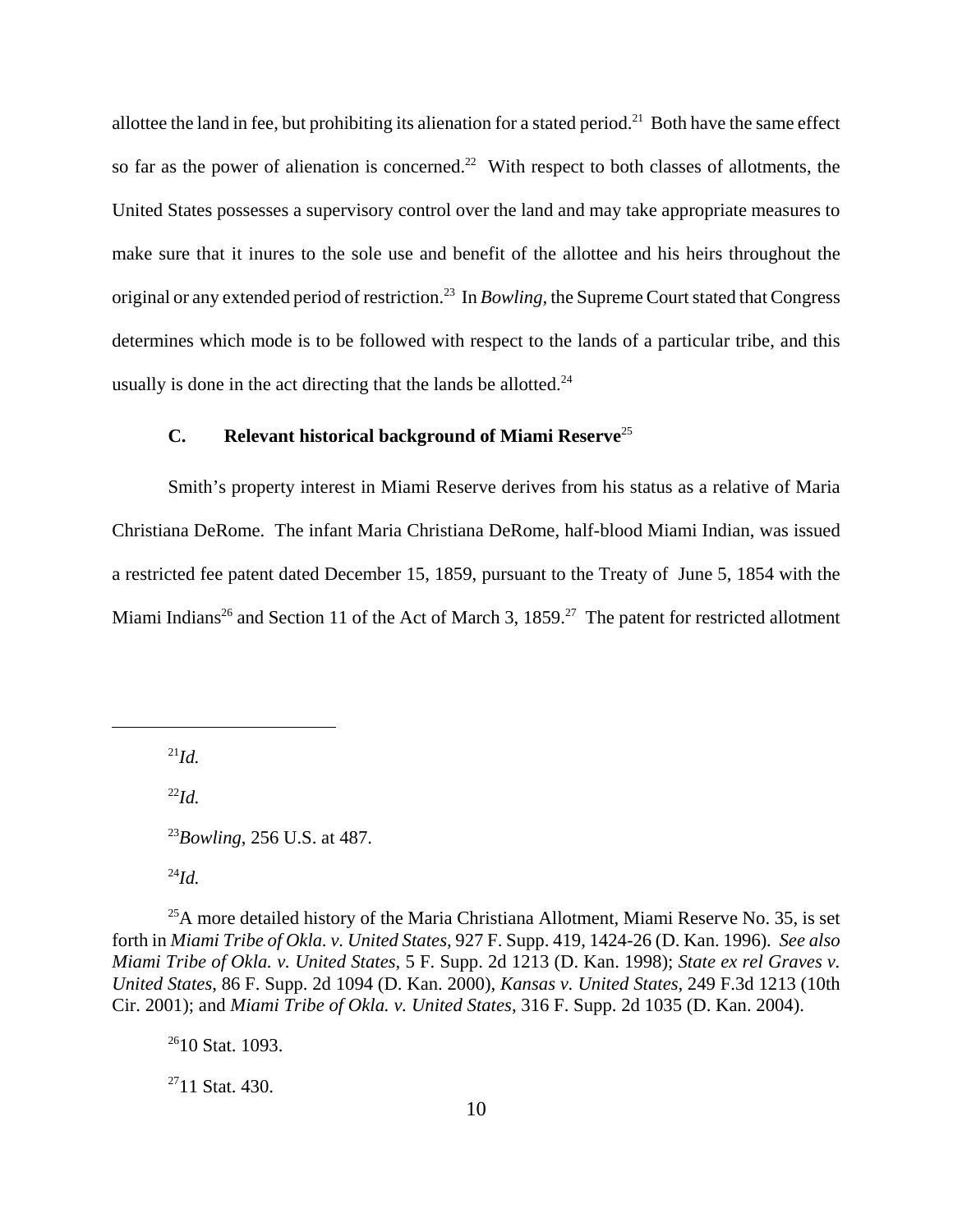provided that the lands "shall never be sold or conveyed by the grantee or her heirs without the consent of the Secretary of the Interior, for the time being."28

Over time, the original 200-acre allotment has been reduced to its present size of approximately 35 acres. After Maria Christiana DeRome died in 1860, her parents sold 120 of the original 200 acres with the approval of the Secretary of the Interior, leaving 80 acres of the original allotment.

In 1986, Midwest Investment Properties, Inc. ("Midwest Investment") filed a partition action in federal district court on a claim of adverse possession to ownership of the unrestricted interest in the remaining 80 acres of the allotment. The United States represented the Indian land owners of Miami Reserve in the partition action, and ultimately reached a compromise with Midwest Investment on the adverse possession claim. As a result of the compromise, the parties presented an agreed Order Confirming Report of Commissioners in Partition to the court with the following provision:

IT IS THEREFORE BY THE COURT ORDERED, ADJUDGED AND DECREED that partition of the real estate described in the Journal Entry of September 22, 1988, is hereby made as follows:

To the Midwest Investment Properties, Inc., ownership of the following described real estate:

West 45 acres of the East Half of the Southwest Quarter of Section 13, Township 19 S, Range 24 E, Miami County, Kansas, subject to a 66- foot easement in favor of the East 35 acres.

*To the United States Government by and through the Bureau of Indian Affairs to hold the following described real estate in trust for the benefit of the Indian owners*

 $^{28}$ Admin. Record (doc. 128-3), p. 44.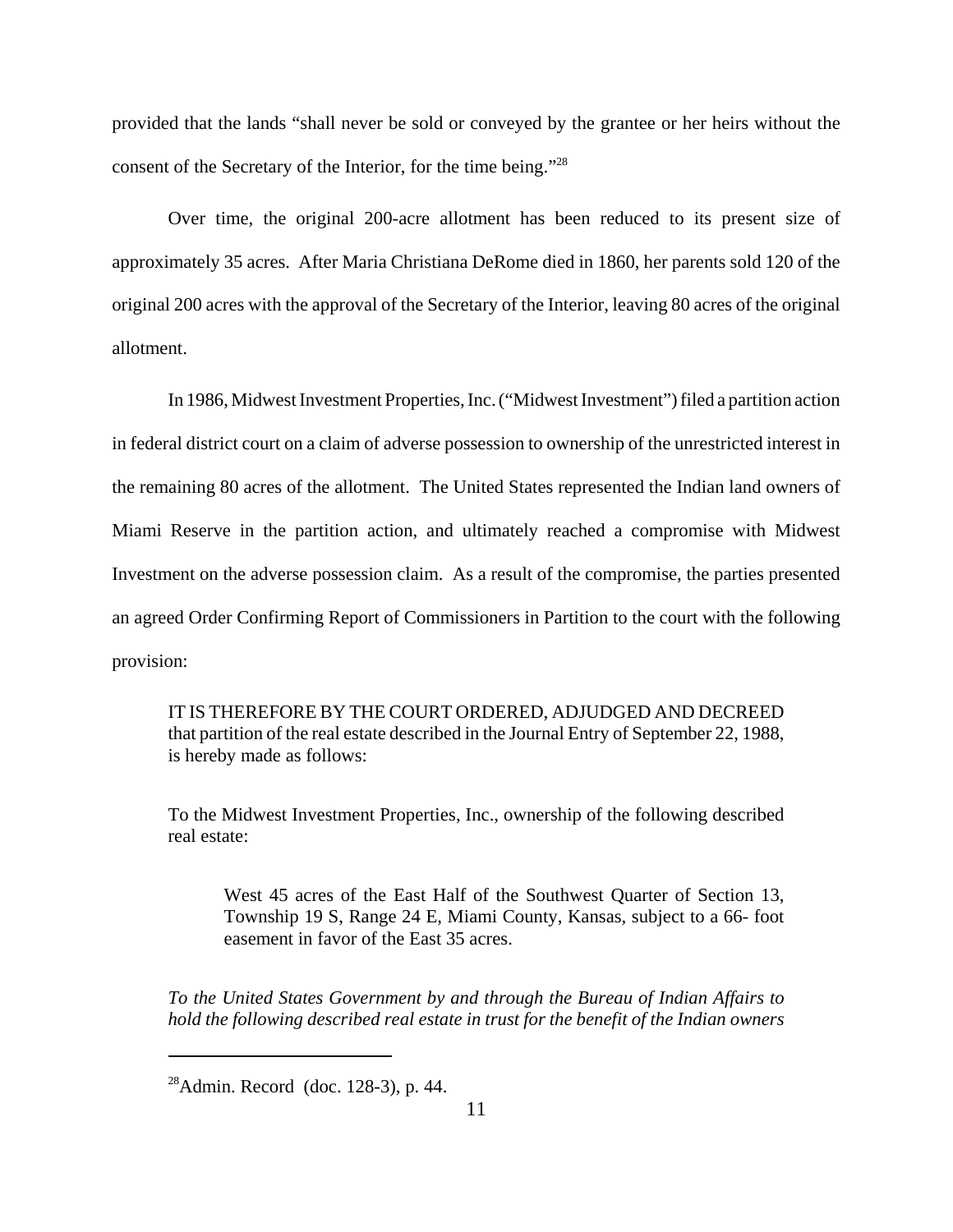*to be vested with restricted fee title in percentages determined by the Bureau of Indian Affairs*, to-wit:

East 35 acres of the East Half of the Southwest Quarter of Section 13, Township 19 S, Range 24 E, Miami County, Kansas, together with a 66-foot easement over and across the North 66 feet of the West 45 acres of the East Half of the Southwest Quarter of Section 13, Township 19 S, Range 24 E, for the sole purpose of ingress and egress.<sup>29</sup>

The order, entered by the court on May 3, 1989, thus partitioned the 80 acres of Miami Reserve into two tracts: 45 acres to Midwest Investment Properties, Inc., and 35 acres to "the United States Government . . . in trust for the benefit of the Indian owners to be vested with restricted fee title."<sup>30</sup>

#### **D. Whether Smith's interest in Miami Reserve is held in trust by the United States**

Miami Tribe does not appear to dispute that the original land patent issued to Smith's relative, Maria Christiana DeRome, was issued in restricted fee. The Court finds no indication of any language in the record that the original land patent issued to Maria Christiana DeRome contained any provision that the land was to be held by the United States in trust. In the absence of any trust language in the original land patent, the Court finds that the original grant by the United States to Maria Christiana DeRome was conveyed by patent as a restricted allotment rather than a trust allotment.

Since the issuance of the original land patent to Maria Christiana DeRome in 1859, nothing in the record shows that Congress changed the status of Miami Reserve from a restricted allotment to a trust allotment. Instead, Congress reaffirmed in 1982 that the Indian grantees' interests in

<sup>29</sup>*Midwest Inv. Properties, Inc. v. DeRome*, No. 86-2497-0, Order Confirming Report of Commissioners in Partition (D. Kan. May 3, 1989), Ex. B to Miami Tribe's APA Br. (doc. 130-3) (emphasis added).

<sup>30</sup>*Id.*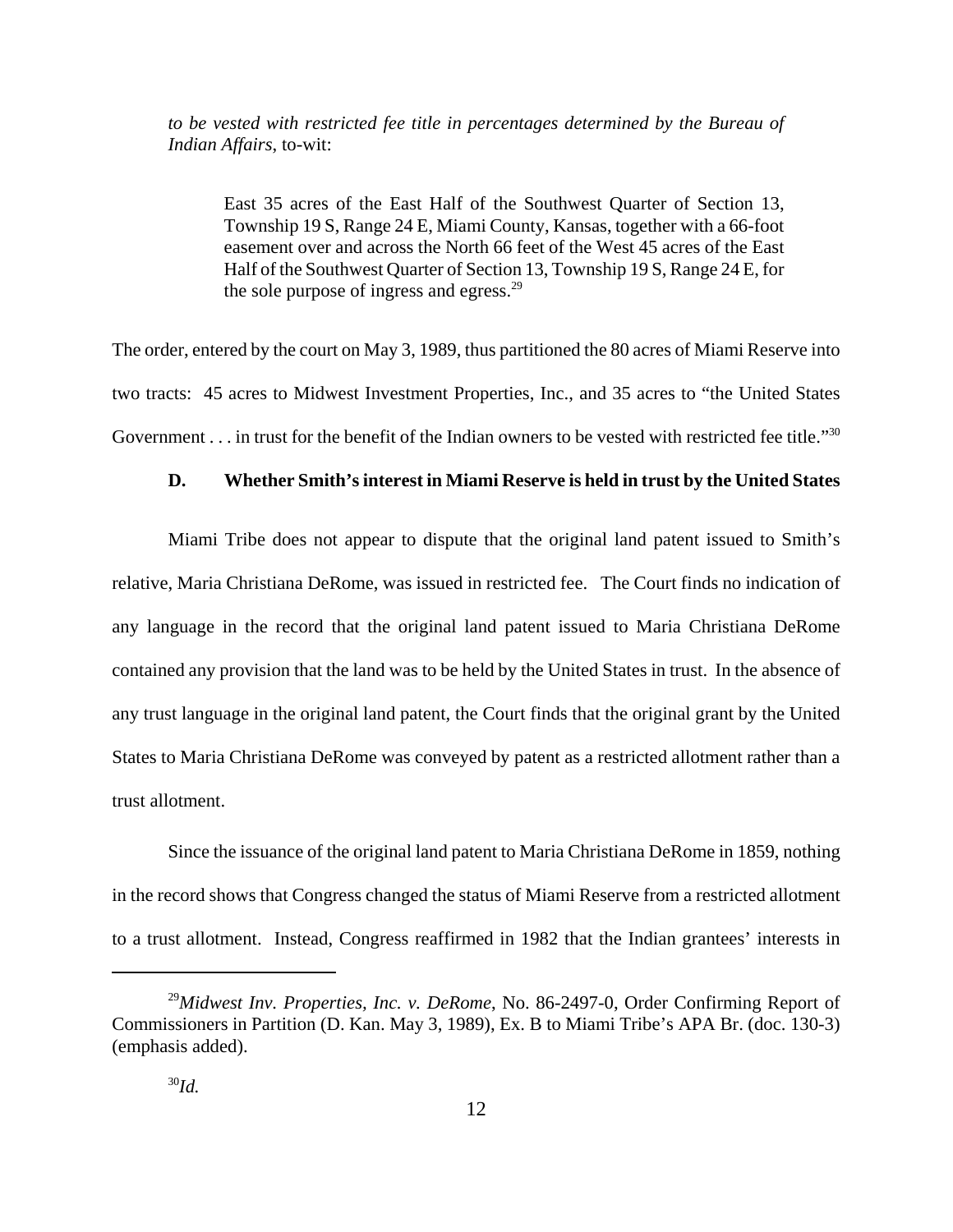Miami Reserve are held in restricted fee. In 1982, Congress enacted Public Law No. 97-344 "for the portioning of certain *restricted* Indian land in the State of Kansas."31 It provides that "any owner of an interest in the . . . 80 acres . . . known as the Maria Christiana Miami Allotment, lands derived from a patent under the Act of March 3, 1859 (11 Stat. 430)[,] may commence an action in the United States District Court for Kansas to partition the same in kind or for the sale of such land in accordance with the laws of the State of Kansas."<sup>32</sup> It further provides that for the purpose of such partition action, "the Indian owners shall be regarded as vested with an unrestricted fee simple title to their interests in the land and the United States shall be a necessary party to the proceedings. Any conveyance ordered by the court in such proceedings will be made in unrestricted fee simple to non--, Indian grantees and in a *restricted fee* to Indian grantees."33

Because the actions of Congress determine whether a land interest granted by allotment is a trust allotment or a restricted allotment,<sup>34</sup> the Court concludes that Smith's present interest in Miami Reserve, derived from the land patent issued to Maria Christiana DeRome, is held as a restricted allotment, and not as a trust allotment.

Miami Tribe argues that Miami Reserve was transferred to the United States Government in trust in 1989 by the Order Confirming Report of Commissioners entered in the *Midwest*

32Pub. L. No. 97-344(3), 96 Stat. 1645 (1982)*.*

<sup>33</sup>*Id.* (emphasis added).

 $3196$  Stat. 1645 (1982) (emphasis added). Pub. L. 97-344 was enacted Oct. 15, 1982, and amended by Pub. L. 97-428 on Jan. 8, 1983.

<sup>&</sup>lt;sup>34</sup>See Bowling, 256 U.S. at 487 ("It rests with Congress to say which of the two modes [trust or restricted allotment] shall be followed in respect of the lands of a particular tribe, and this usually is done in the act directing that the lands be allotted."); *Miami I,* 927 F. Supp. at 1425 n.5 (Miami Reserve's restricted status arises from the terms of the United States' conveyance of the property to Maria Christiana DeRome).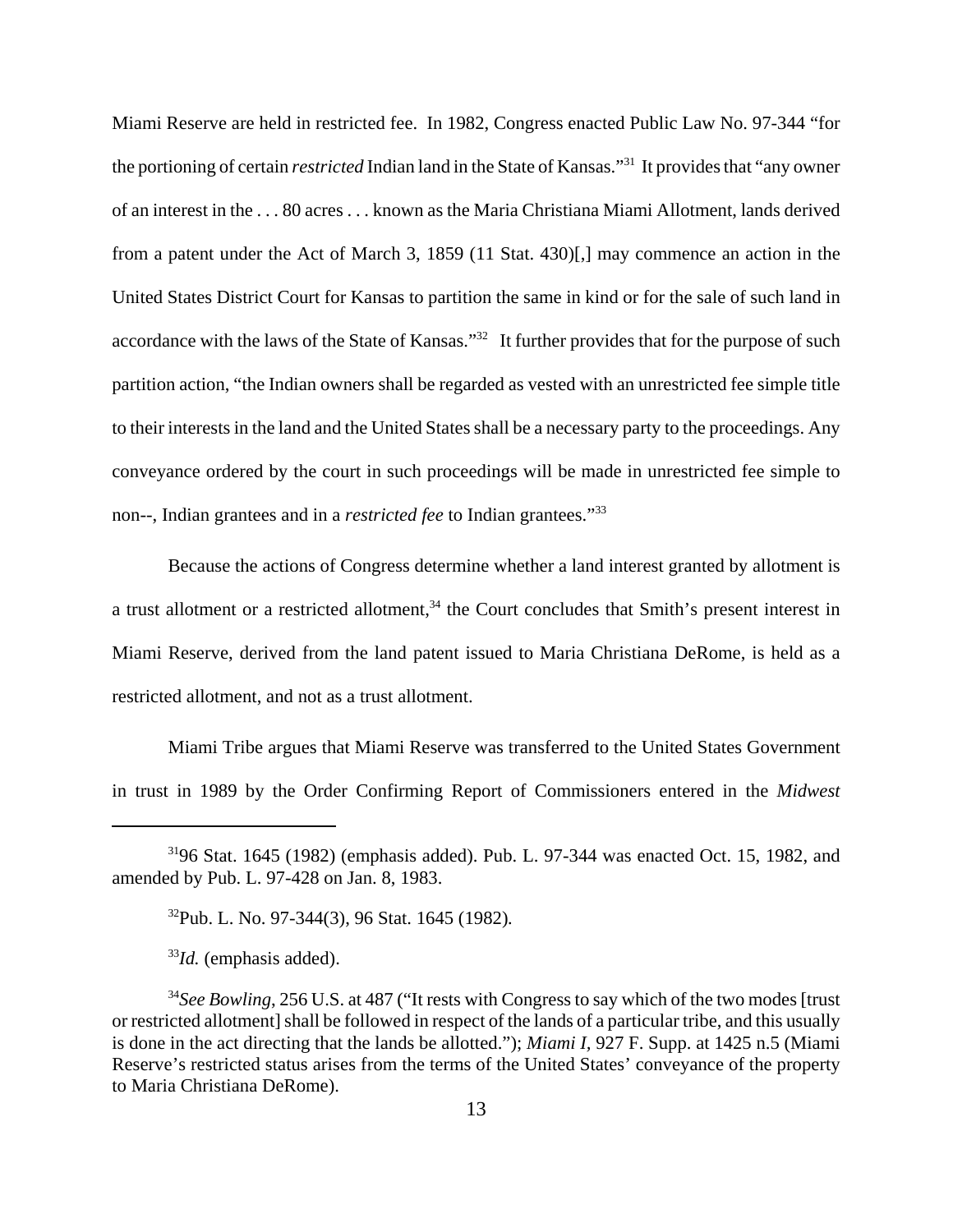*Investment Properties v. De Rome* partition action. The 1989 Order partitioning and conveying the east 35 acres of the 80 remaining acres of Miami Reserve was conveyed "[t]o the United States Government by and through the Bureau of Indian Affairs to hold the following described real estate in trust for the benefit of the Indian owners to be vested with restricted fee title in percentages determined by the Bureau of Indian Affairs."35 According to Miami Tribe, the plain language of the order requires Miami Reserve to be held by the United States in trust for the benefit of the Indian owners, which would include Smith.

At first glance, the language of 1989 *Midwest Investment* partition order appears to support Miami Tribe's position that Miami Reserve was placed in trust. The order clearly uses the "in trust" language. However, upon a closer reading, the partition order appears internally inconsistent by conveying the newly-partitioned Miami Reserve to the United States in trust for the benefit of the Indian owners and then providing that the Indian owners are "to be vested with restricted fee title." Although the order transfers Miami Reserve to the United States in trust for the benefit of the Indian owners, the Court does not find that the order permanently changed the individual Indian owners' interest in Miami Reserve from a restricted allotment to a trust allotment. Instead, the Court finds that the trust was created only for a limited purpose and for a limited time. That purpose and time were until the BIA was able to determine the Indian owners' respective ownership percentages in the newly-partitioned Miami Reserve. Thus, any trust created by the 1989 order would have only lasted until such time as the BIA determined the ownership percentages of the Indian owners. This interpretation of the partition order comports with the order's recitation that the Indian owners are "to be vested with restricted fee title" in percentages determined by the BIA at the time those

<sup>35</sup>*Midwest Inv. Properties, Inc. v. DeRome*, No. 86-2497-0, Order Confirming Report of Commissioners in Partition (D. Kan. May 3, 1989), Ex. B to Miami Tribe's APA Br. (doc. 130-3).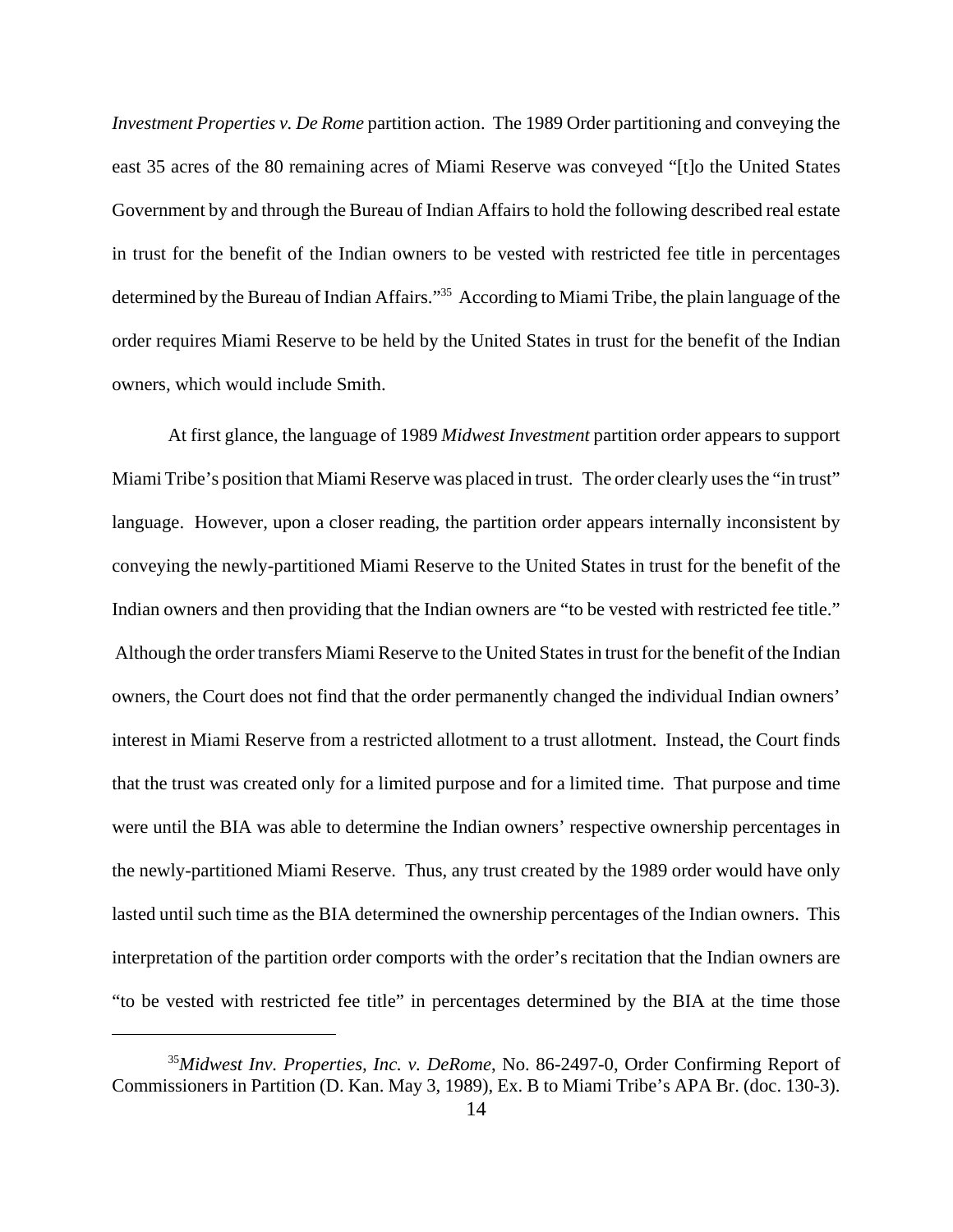percentages are determined. The Court thus finds that Smith's interest in Miami Reserve was not permanently changed from a restricted allotment to a trust allotment by the 1989 partition order. Any trust created by that order terminated upon the BIA's determination of the individual Indian owners' respective ownership percentages in the newly-partitioned Miami Reserve. Smith's present interest in Miami Reserve is a restricted fee interest and is not held in trust by the United States.

Having determined that Smith's present interest in Miami Reserve is not held in trust by the United States, the IBIA's decision affirming the BIA's refusal to approve Smith's transfer in trust was not arbitrary and capricious and is affirmed. If Miami Tribe still intends to accept Smith's proposed gift transfer notwithstanding the Court's determination that Smith's interest in Miami Reserve is not held in trust, then it should notify the BIA of its intention to proceed with the transfer and the BIA should act promptly on such request. If Miami Tribe wishes to have the interest Smith transfers to it taken into trust, then it must comply with the procedures set forth in 25 C.F.R. Part 151 for submitting an application for trust acquisition.

## **III. Specific Injunctive Relief Sought to be Compelled**

Miami Tribe also requests specific equitable relief under 5 U.S.C. § 706(1) arising from the BIA's alleged breaches of trust and fiduciary duties with respect to Smith's application for gift conveyance. Under section 706(1) of the APA, a reviewing court "shall compel agency action unlawfully withheld or unreasonably delayed."<sup>36</sup> Agency action is unlawfully withheld when the

<sup>365</sup> U.S.C. § 706(1); *Norton v. Southern Utah Wilderness Alliance*, 542 U.S. 55, 63 (2004) (hereinafter "*SUWA*" ). *See also Forest Guardians v. Babbitt*, 174 F.3d 1178, 1187 (10th Cir. 1999) ("Through § 706 Congress has stated unequivocally that courts must compel agency action unlawfully withheld or unreasonably delayed").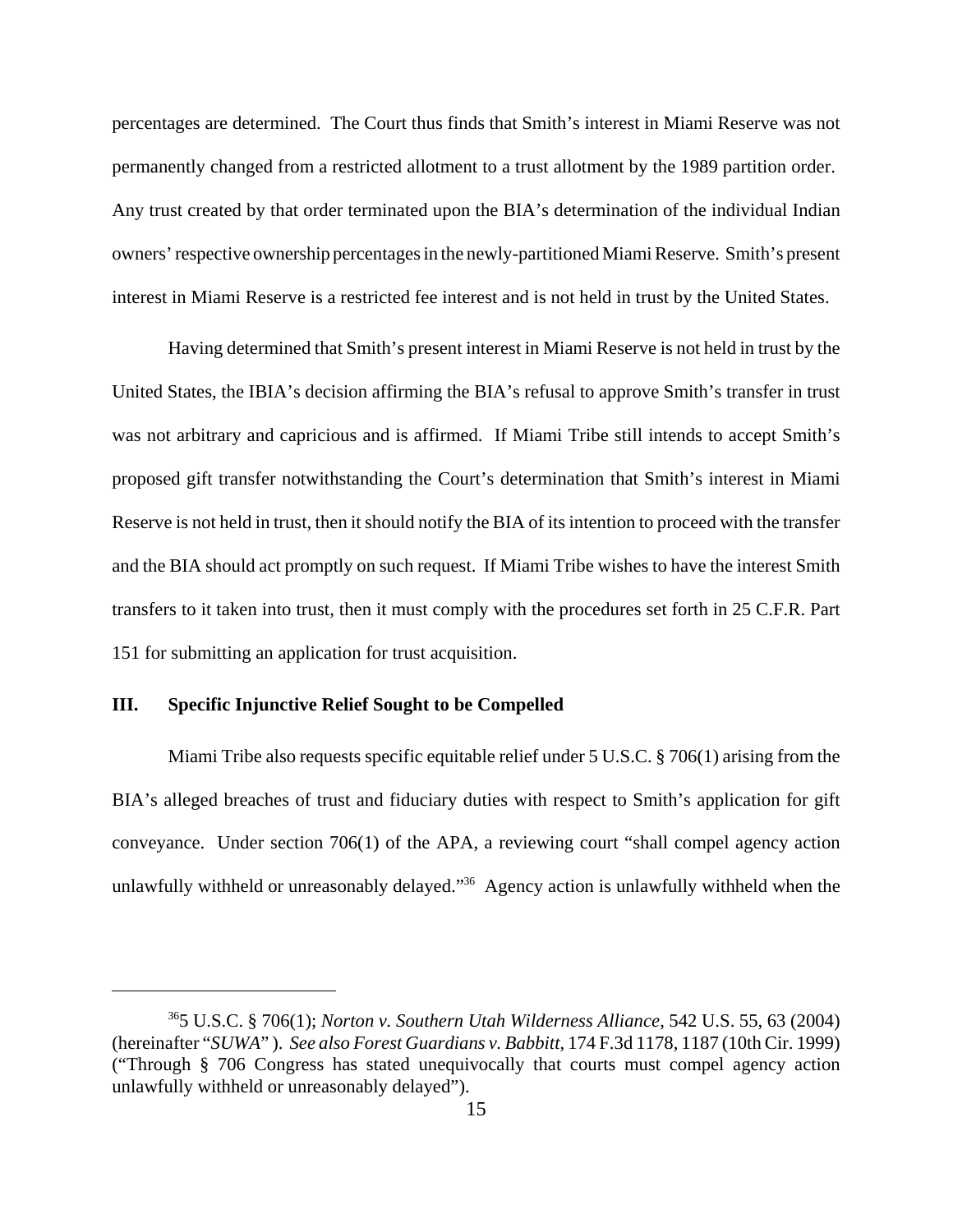agency has "failed to take a *discrete* agency action that it is *required to take*. 37 The limitation of required agency action rules out judicial direction of even discrete agency action that is not demanded by law.38 An agency's general deficiencies in compliance lack the specificity required to compel agency action.<sup>39</sup> The principal purpose of these APA limitations is:

to protect agencies from undue judicial interference with their lawful discretion, and to avoid judicial entanglement in abstract policy disagreements which courts lack both expertise and information to resolve. If courts were empowered to enter general orders compelling compliance with broad statutory mandates, they would necessarily be empowered, as well, to determine whether compliance was achieved-which would mean that it would ultimately become the task of the supervising court, rather than the agency, to work out compliance with the broad statutory mandate, injecting the judge into day-to-day agency management.<sup>40</sup>

Miami Tribe asks for specific injunction relief in the form of an order compelling Defendants to do the following: (1) approve the transfer of Smith's interest in trust and continue to hold Miami Reserve in trust for the benefit of Miami Tribe; (2) recognize and protect Miami Tribe's jurisdiction over Miami Reserve for all activity related to Miami Reserve; and (3) process all future transfers of interests in Indian lands from a member to his or her Indian tribe within 180 days of the submission of the request. The Court will address each request for relief.

<sup>37</sup>*SUWA*, 542 U.S. at 64 (emphasis in original).

<sup>38</sup>*Id.*

<sup>39</sup>*Id.* at 66.

<sup>40</sup>*Id.*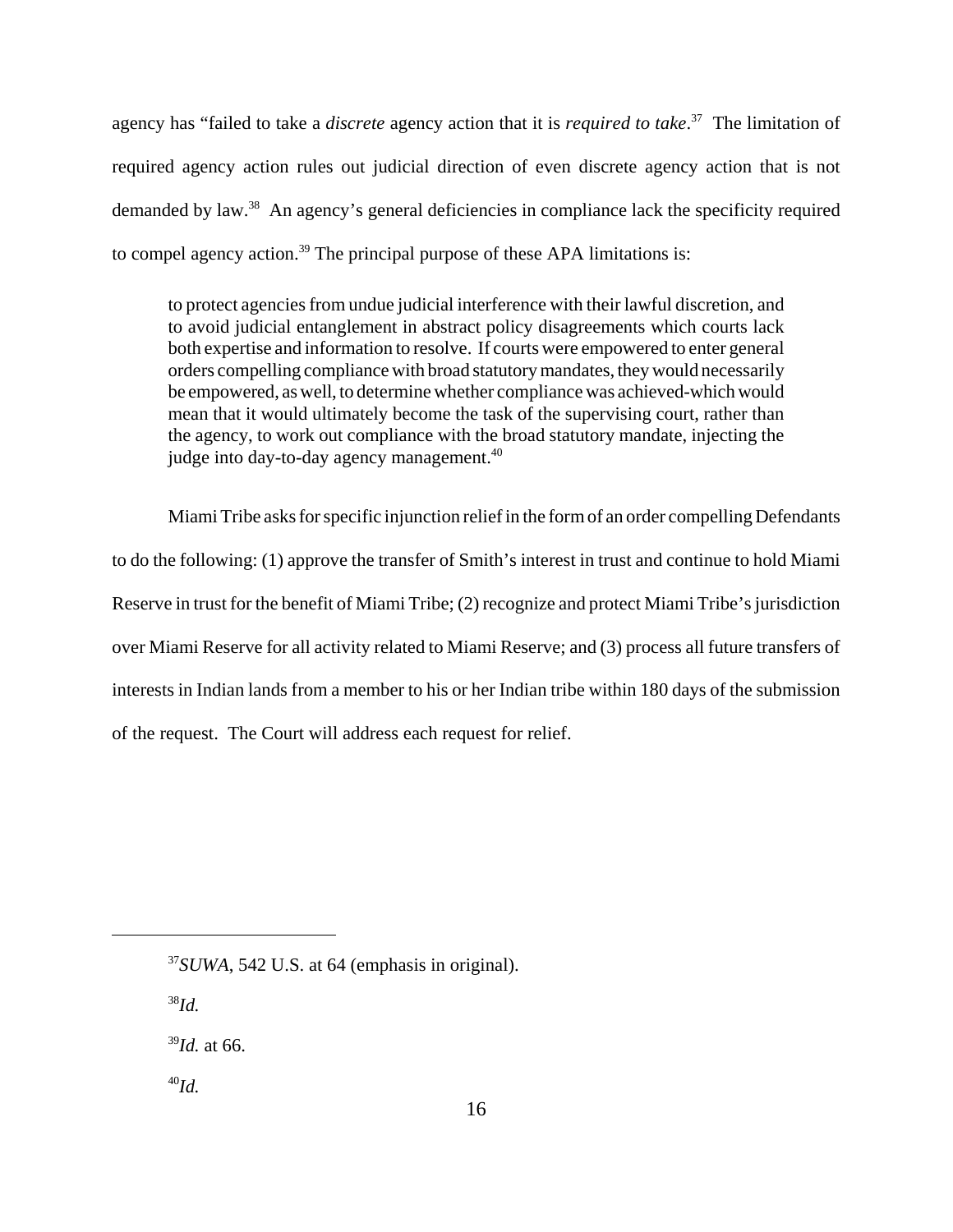# **A. Request that Defendants approve the transfer of Smith's interest in trust and continue to hold Miami Reserve in trust for the benefit of the Miami Tribe and other beneficial Indian owners**

In addition to asking the Court to set aside the BIA's decision as arbitrary and capricious, Miami Tribe also asks for specific equitable relief in the form of an order compelling Defendants to approve Smith's requested transfer in trust and continue to hold Miami Reserve in trust for the benefit of the Miami Tribe and the other beneficial Indian owners. As discussed above in Section II.D., the Court finds that Miami Reserve is not held in trust by the United States. Because the only agency action that can be compelled under the APA is that which is *legally* required,<sup>41</sup> and because the Court has found that Smith's interest is not being held in trust, the Court cannot compel Defendants to approve the transfer of Smith's interest in trust and to continue to hold Miami Reserve in trust for the benefit of the Miami Tribe and other beneficial Indian owners.

# **B. Request that Defendants recognize and protect Miami Tribe's jurisdiction over Miami Reserve**

Miami Tribe also requests that the Court compel Defendants to recognize and protect Miami Tribe's jurisdiction over Miami Reserve. Defendants acknowledge that the Court has already found that Miami Tribe has jurisdiction for the limited purposes of the Indian Land Consolidation Act ("ILCA"), but oppose any request by Miami Tribe to order them to recognize Miami Tribe as having jurisdiction over Miami Reserve for all purposes. In its reply, Miami Tribe states that it is merely requesting that the Court's ruling that Miami Tribe exercises jurisdiction over Miami Reserve for purpose of the land consolidation policies of the ILCA be incorporated to apply to future Miami Reserve land transactions, not just the Smith transfer.

<sup>41</sup>*SUWA*, 542 U.S. at 63.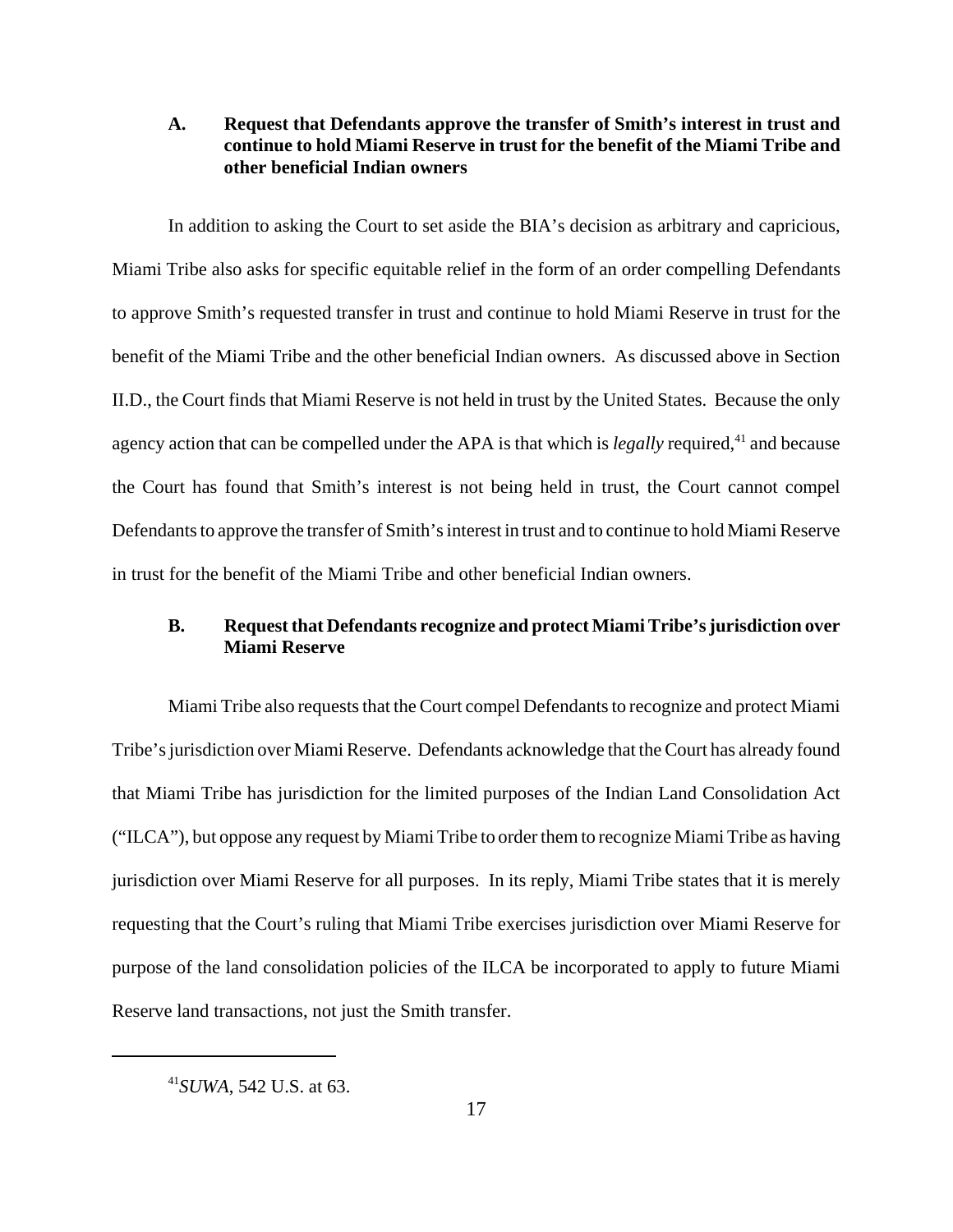As the parties recognize, the Court has ruled that for purposes of the policy section of the ILCA, codified at 25 U.S.C. § 2216(a), Miami Tribe qualifies as a tribal government that exercises jurisdiction over Miami Reserve.<sup>42</sup> To the extent that Miami Tribe asks the Court to order the BIA to recognize and follow this ruling on any future applications to transfer an interest in Miami Reserve, the APA does not provide a mechanism for awarding such relief. Under 5 U.S.C. § 706, a court is permitted to "compel agency action unlawfully withheld or unreasonably delayed." Miami Tribe has not shown that the relief sought, i.e., that the BIA be compelled to abide by the Court's determination that Miami Tribe exercises jurisdiction over Miami Reserve when considering any future application for transfer interests in Miami Reserve, constitutes agency action unlawfully withheld or unreasonably delayed.

The Court already issued its decision on Smith's application for gift conveyance that Miami Tribe is a tribal government that exercises jurisdiction over Miami Reserve for purposes of 25 U.S.C. § 2216(a). As such, the Court has already granted a remedy to the extent a remedy is available. Prospective future applications that have not been administratively exhausted are not properly before the Court. It would therefore be inappropriate for the Court to order the BIA to recognize Miami Tribe as has having jurisdiction over Miami Reserve on any future applications.

# **C. Request that Defendants process all future applications for transfers of interests in Miami Reserve within 180 days**

Miami Tribe also requests that the Court order Defendants to process all future applications for transfers of interests in Miami Reserve within 180 days of the submission of the application for approval. It argues that the extended delays it has suffered, in both exhausting the administrative

<sup>42</sup>*See Miami Tribe of Okla. v. United States*, 374 F. Supp. 2d 934, 944-45 (D. Kan. 2005).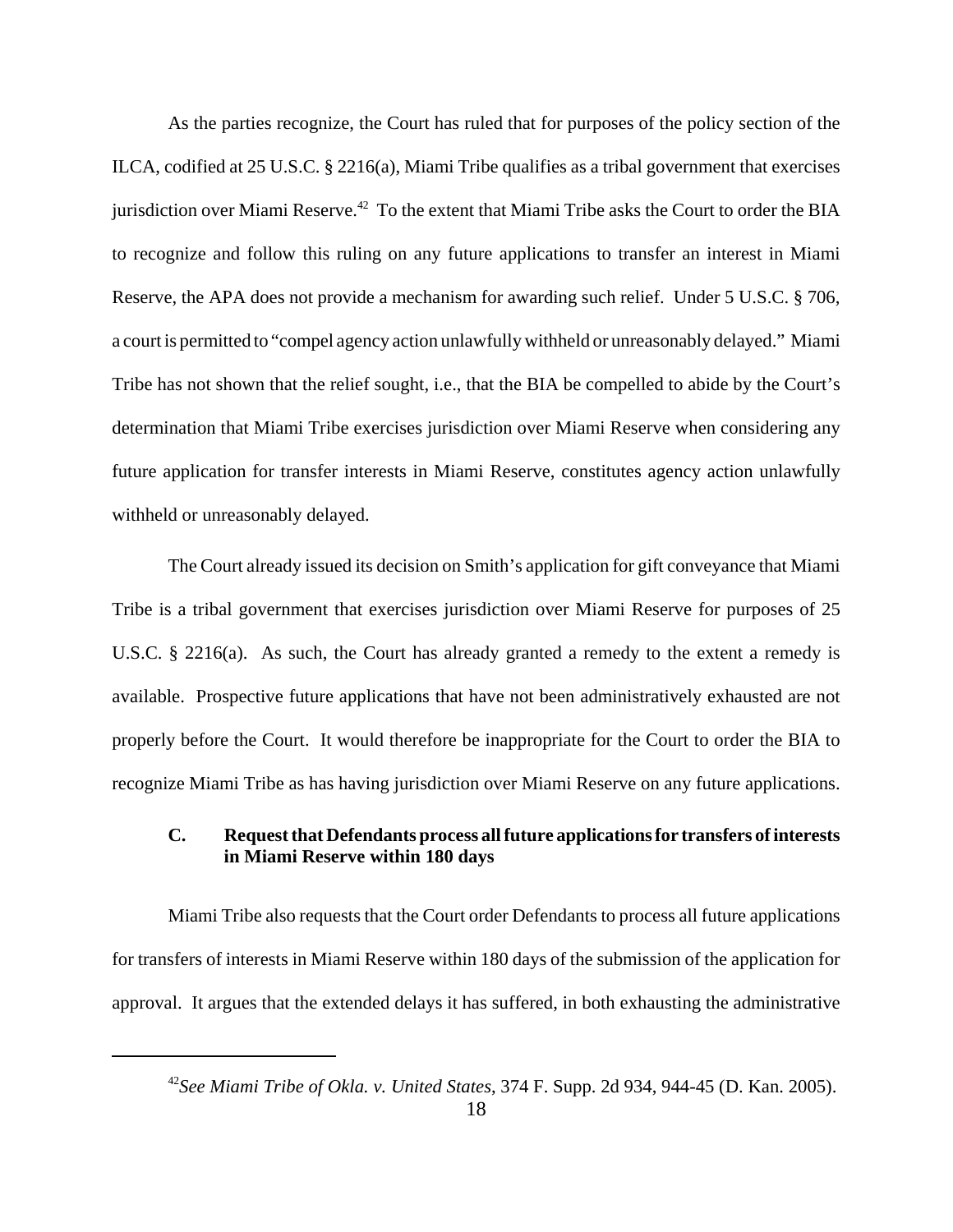process and the remand, justify mandating reasonable time deadlines for the future processing of transfers. It contends that the Court has equitable powers to grant prospective relief from wrongful agency conduct.

To establish agency inaction under section 706(1) of the APA, Miami Tribe must show that the BIA failed to carry out a mandatory, nondiscretionary duty that it is required to take.<sup>43</sup> Miami Tribe has not cited and the Court is not aware of any statute or regulation requiring the BIA to process application for transfers of interests in restricted land within 180 days or any other time period. Thus, any request for an order compelling BIA to approve future applications by Indian owners to transfer their interest in Miami Reserve to Miami Tribe with 180 days is not a mandatory, nondiscretionary duty that the BIA is required to take. The Court thus cannot compel Defendants to process all future applications for transfers of interests in Miami Reserve within 180 days as requested by Miami Tribe.

To the extent that Miami Tribe is attacking the BIA's expected refusal to approve future applications to transfer interests in Miami Reserve in a timely manner as a programmatic challenge, that type of challenge is prohibited by the Supreme Court's decision in *Lujan v. National Wildlife* Federation.<sup>44</sup> "[R]espondent cannot seek wholesale improvement of this program by court decree, rather than in the offices of the Department or the halls of Congress, where programmatic improvements are normally made."45 The *Lujan* decision makes clear that the prohibition on programmatic challenges is motivated by institutional limits on courts which constrain their review

<sup>43</sup>*SUWA*, 542 U.S. at 64.

<sup>44497</sup> U.S. 871, 891 (1990).

<sup>45</sup>*Id.*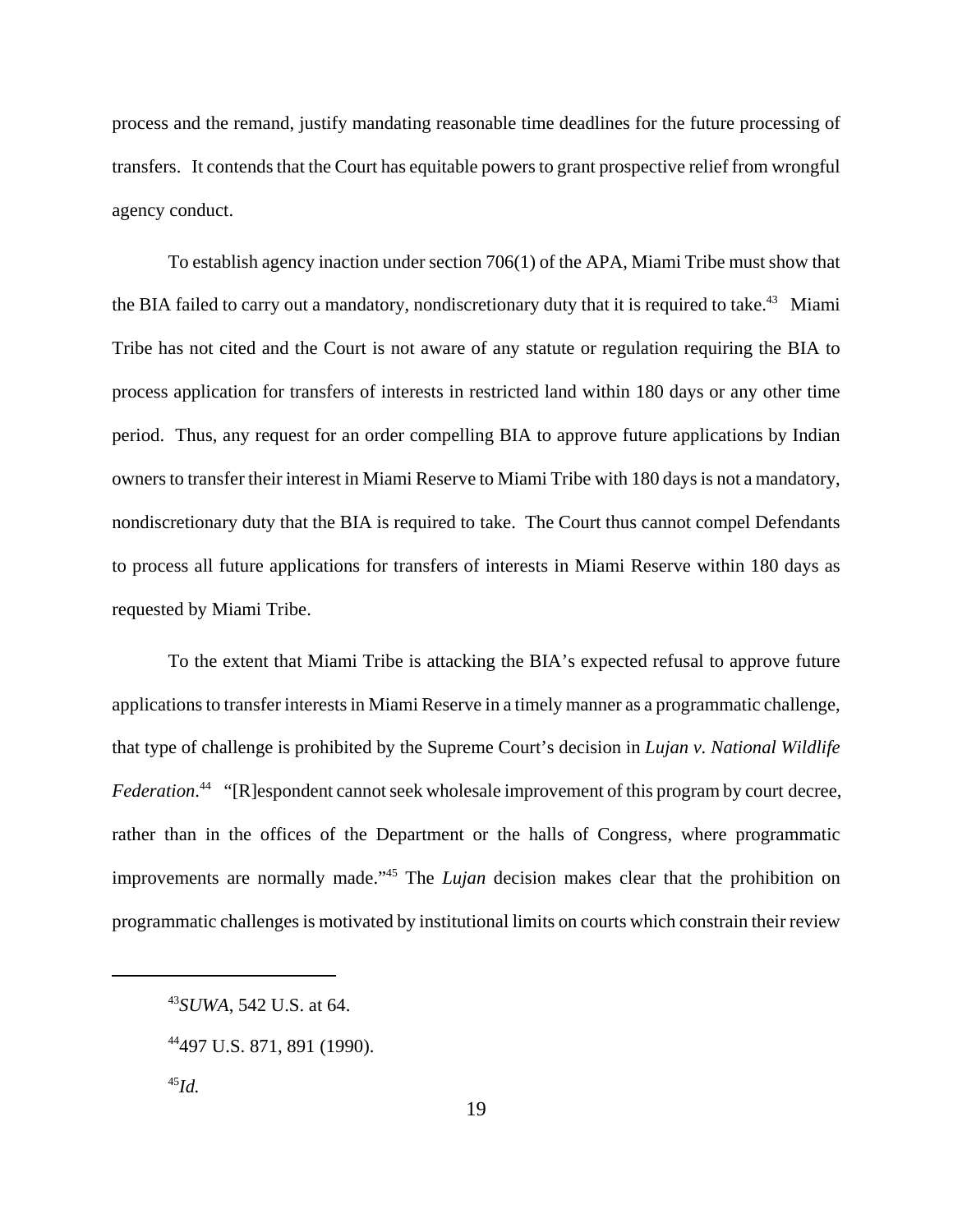to narrow and concrete actual controversies.<sup>46</sup> This avoids courts encroaching on the other branches of government and respects the expert judgment of agencies specifically created to deal with complex and technical issues.

#### **IV. Miami Tribe's Breach of Trust Claim (Count II)**

In their Response in Opposition to Miami Tribe's APA Brief, Defendants ask the Court to dismiss Count II of Miami Tribe's Second Amended Complaint. They argue that because Miami Reserve is currently restricted fee land and Miami Tribe has not submitted an application to convert the land from restricted fee to trust, Miami Tribe is not entitled to a remedy for alleged breach of trust based upon Defendants' refusal to convert Miami Reserve to trust status. They further contend that Miami Tribe is not entitled to a remedy for breach of trust because it has not had any jurisdiction over Miami Reserve for decades.

## **A. Breach of Trust Claims Against the Federal Government by an Indian Tribe**

In order to bring a lawsuit against the federal government for breach of trust, an Indian tribe must satisfy three threshold requirements.<sup>47</sup> First, it must bring its claim in a competent court, one statutorily vested with subject matter jurisdiction.<sup>48</sup> Second, it must establish the government's

<sup>46</sup>*See id.* at 891-94.

<sup>47</sup>Nell Jessup Newton, *Enforcing the Federal-Indian Trust Relationship After Mitchell I*, 31 Cath. U. L. Rev. 635, 639 (1982).

<sup>48</sup>*Id.*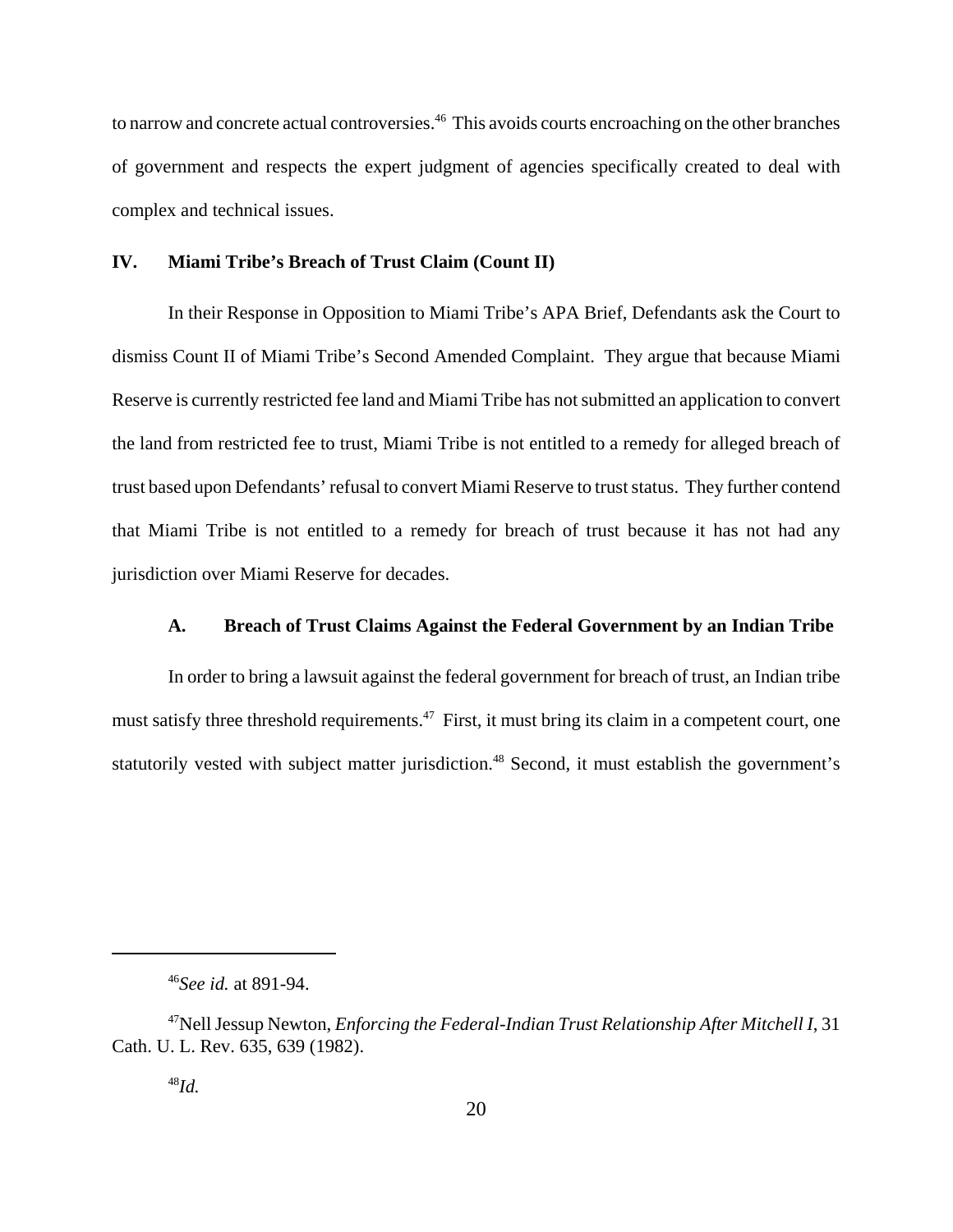consent to be sued under the doctrine of sovereign immunity.<sup>49</sup> Finally, it must assert a federally recognized right entitling it to the relief requested.<sup>50</sup>

# **1. Subject matter jurisdiction**

In this case, Miami Tribe invokes federal question jurisdiction under 28 U.S.C. § 1331, jurisdiction over civil actions brought by Indian tribes under 28 U.S.C. § 1362, and mandamus jurisdiction under 28 U.S.C. § 1361. The Court finds that Miami Tribe has invoked statutes that would confer jurisdiction over its breach of trust claim set forth in the Second Amended Complaint.

### **2. Waiver of sovereign immunity**

Next, the Court determines whether the APA provides a general waiver of immunity which would apply to Miami Tribe's breach of trust claim. Jurisdiction over any suit against the government requires a clear waiver of sovereign immunity by the United States.<sup>51</sup> Additionally, it requires a claim falling within the terms of the waiver.<sup>52</sup> The terms of the government's consent to be sued must be "unequivocally expressed."53 This is true even when Indian tribes are suing the government for breach of its trust responsibilities.<sup>54</sup> Thus, jurisdiction over any suit against the

<sup>49</sup>*Id.*

<sup>50</sup>*Id.*

<sup>52</sup>*United States v. Mitchell*, 463 U.S. 206, 216-217 (1983) (*"Mitchell II"*).

<sup>53</sup>*Mitchell I*, 445 U.S. at 538.

<sup>54</sup>*United States v. White Mountain Apache Tribe*, 537 U.S. 465, 472 (2003).

<sup>51</sup>*United States v. Mitchell*, 445 U.S. 535, 538-539 (1980) (*"Mitchell I"*); *Gros Ventre Tribe v. United States*, 344 F. Supp. 2d 1221, 1225 (D. Mont. 2004).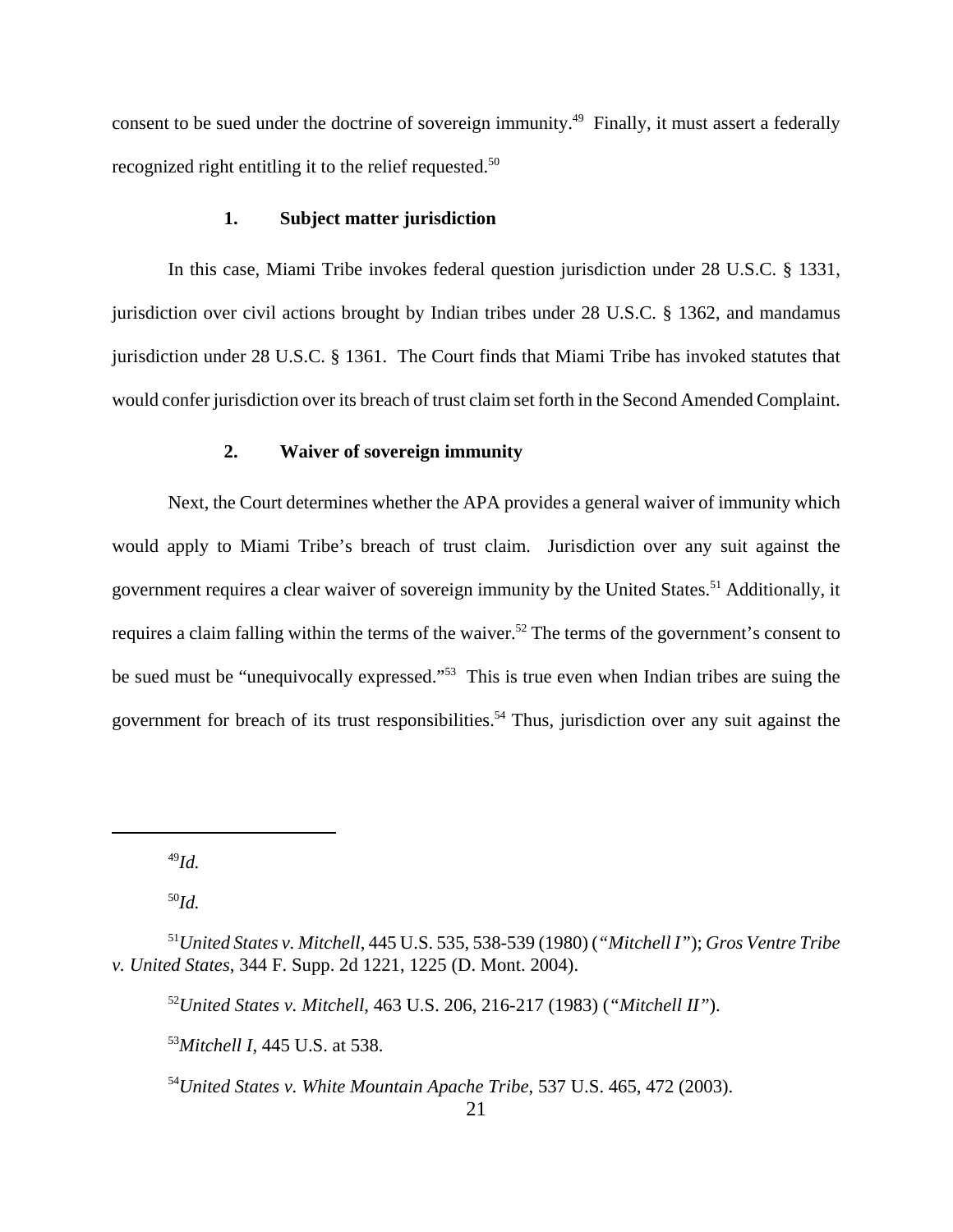government requires a clear statement from the United States waiving sovereign immunity, together with a claim falling within the terms of the waiver.<sup>55</sup>

When a plaintiff sues the government for damages, the waiver may be found in a statute such as the Tucker Act,<sup>56</sup> the Indian Tucker Act,<sup>57</sup> or the Federal Tort Claims Act.<sup>58</sup> When a plaintiff sues the government for "relief other than money damages," waiver may be found in the Administrative Procedures Act.<sup>59</sup> Under the APA, 5 U.S.C. § 702, "[a]n action in a court of the United States seeking relief other than money damages and stating a claim that an agency or an officer or employee thereof acted or failed to act in an official capacity or under color of legal authority shall not be dismissed nor relief therein be denied on the ground that it is against the United States or that the United States is an indispensable party."

Because Miami Tribe's Second Amended Complaint seeks relief "other than money damages" and states a claim that an agency acted or failed to act, it falls within the APA's waiver of sovereign immunity contained in 5 U.S.C. § 702. Therefore, Miami Tribe's action "shall not be dismissed or relief therein be denied on the ground that it is against the United States."60 The United

<sup>55</sup>*Id.*

5628 U.S.C. § 1491. 5728 U.S.C. § 1505. 5828 U.S.C. § 2671.

<sup>59</sup>*See State of New Mexico v. Regan*, 745 F.2d 1318, 1321 (10th Cir. 1984) (Section 702 of the APA "has been construed as granting the United States' consent to suit in cases involving agency action, subject however, to the proviso that the action is not one for 'money damages.'").

 $605$  U.S.C. § 702.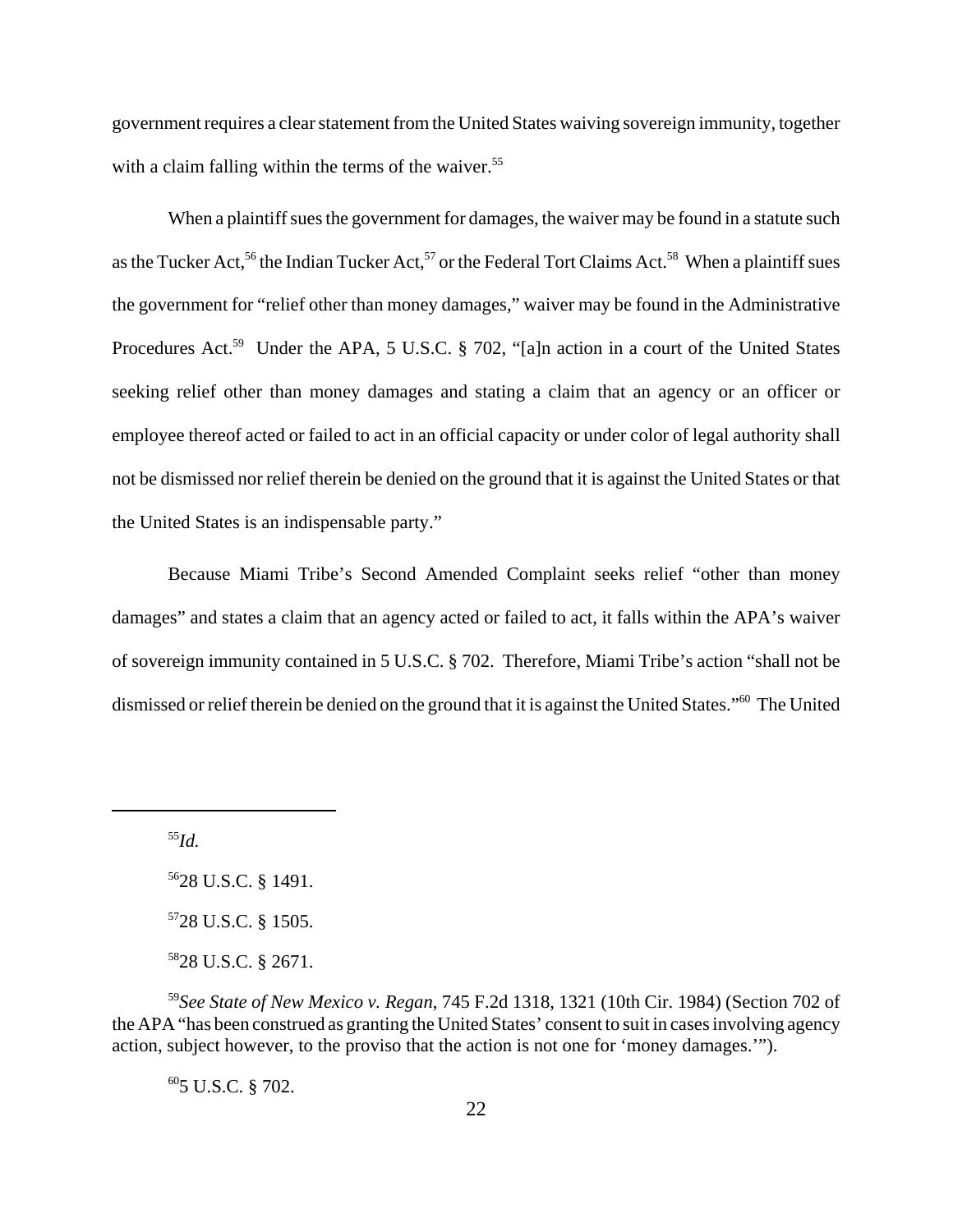States has waived immunity from suit under 5 U.S.C.  $\S$  702 of the APA.<sup>61</sup> The breach of trust claim brought by Miami Tribe falls within the terms of that waiver. The Court thus concludes that the APA provides a general waiver of sovereign immunity which would apply to Miami Tribe's breach of trust claim.

#### **3. Federally recognized right to relief**

Finally, Miami Tribe must assert a federally recognized right entitling it to relief. In determining whether Miami has a federally recognized right, the Court first must decide whether a general fiduciary relationship exists in a particular area between the government and Miami Tribe.<sup>62</sup> Then, it must determine whether, in the context of that relationship, the government has breached any specific fiduciary responsibilities. $63$  It makes this determination by considering the government conduct at issue in light of the requirements of the statutes and regulations that create the general fiduciary relationship in the first place.<sup>64</sup> The court must examine whether a statute, treaty, or other fundamental document, creates a trust relationship, the nature of the relationship, and

<sup>63</sup>*Id.*

<sup>61</sup>*See Cobell v. Norton*, 240 F.3d 1081, 1094 (D.C. Cir. 2001) (APA waives federal officials' sovereign immunity for actions "seeking relief other than money damages" involving a federal official's action or failure to act).

<sup>62</sup>*Navajo Nation v. United States,* 263 F.3d 1325, 1339 (Fed. Cir. 2001) (Shall, J. concurring in part and dissenting in part), *reversed on other grounds*, 537 U.S. 488 (2003).

<sup>&</sup>lt;sup>64</sup>See Mitchell II, 463 U.S. at 224 (noting that "the statutes and regulation now before us. . . establish a fiduciary relationship and define the contours of the United States' fiduciary responsibilities."); *White Mountain Apache Tribe v. United States*, 249 F.3d 1364, 1377-80 (Fed. Cir. 2001) (determining, after finding a fiduciary relationship, what the government's specific obligations are and whether the statute that created the relationship altered the general law of trusts in any way); *Pawnee v. United States*, 830 F.2d 187, 191 (Fed. Cir. 1987) (stating that the existence of a "general fiduciary relationship does not mean that any and every claim by the Indian lessor necessarily states a proper claim for breach of the trust").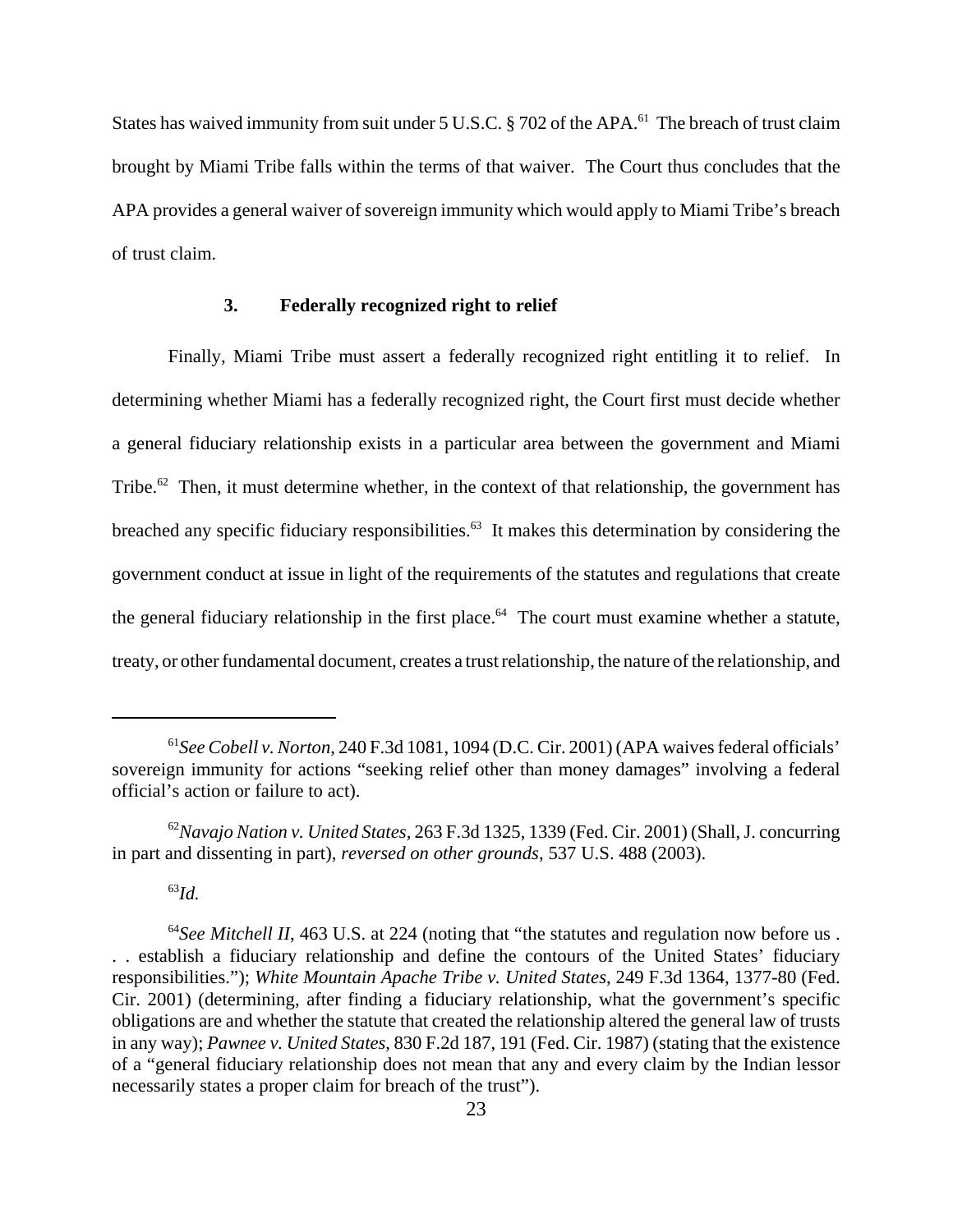whether the general law of trusts has been altered in any particular way, either by the imposition of additional obligations or by the modification of existing obligations.<sup>65</sup> Even if a fiduciary obligation does exist, the tribe asserting the claims for breach of trust must link any breach to a specific statutory or regulatory provision.

In *United States v. Mitchell*, ("*Mitchell I*"),<sup>66</sup> the seminal case dealing with the fiduciary trust obligations owed by the government to federally recognized Indian tribes, the Supreme Court recognized that certain statutes, in that case the General Allotment Act,<sup>67</sup> can create a limited trust relationship between the United States and Indian allottees. The Supreme Court later revisited the Indian allottees' claim in *Mitchell II*, 68 where it found statutes and regulations established the comprehensive responsibility of the government in managing the harvesting of Indian timber, with virtually every stage of the process under federal control.<sup>69</sup> From these statutes and regulations, the Court determined that "a fiduciary relationship necessarily arises when the [g]overnment assumes such elaborate control over forests and property belonging to Indians."<sup>70</sup> The Court stated that the very statutes and regulations that create the fiduciary relationship also "define the contours of the United States' fiduciary responsibilities."71

66445 U.S. 535, 542 (1983).

 $67$ Section 5 of the General Allotment Act obliged the United States to "hold the land . . . in trust for the sole use and benefit of the [allottee]." 25 U.S.C. § 348.

68463 U.S. 206, 224 (1983).

<sup>69</sup>*Id.* at 222 (citations omitted).

<sup>70</sup>*Id.* at 225.

 $171$ *Id.* at 224.

<sup>65</sup>*White Mountain Apache Tribe*, 249 F.3d at 1380.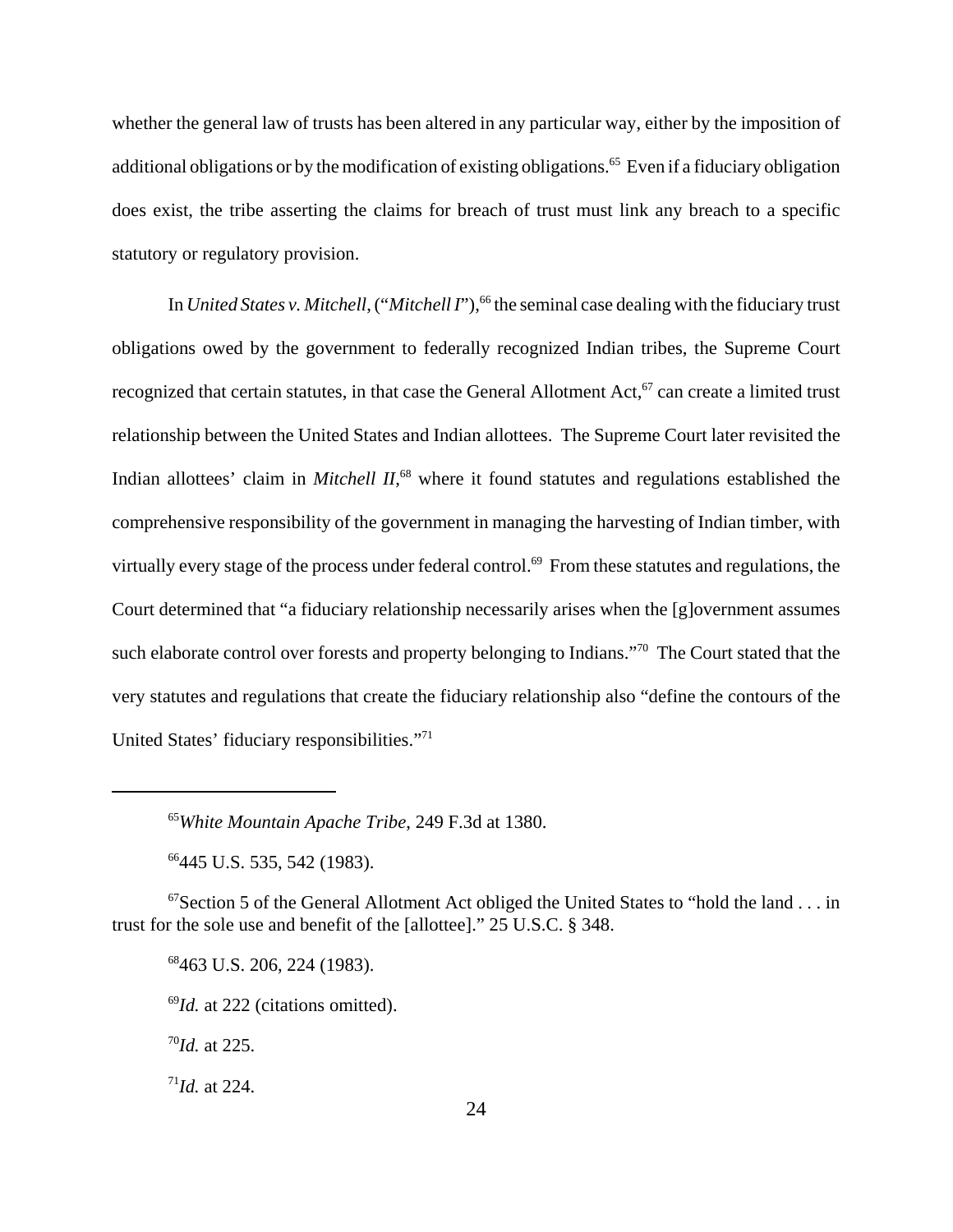While *Mitchell I* and *Mitchell II* involved a tribe's claim for money damages under Tucker Act and the Indian Tucker Act, other courts have permitted breach of trust causes of action against the federal government in cases where an Indian tribe sought non-monetary relief under the APA.<sup>72</sup> In *Morongo Band of Mission Indians v. FAA*, 73 the Ninth Circuit, however, limited the government's duty so that unless a specific duty has been placed on the government with respect to the Indian tribe, the government's responsibility is discharged by the agency's compliance with general regulations and statutes not specifically aimed at protecting Indian tribes.74

# **B. Whether Miami Tribe has asserted a federally recognized right entitling it to relief**

Courts recognize a fiduciary relationship between the government and an Indian tribe when the government wields a high degree of control or supervision over property or assets belonging to Indians or an Indian tribe.<sup>75</sup> In those cases, all the necessary elements of a common-law trust are present: a trustee (the government), a beneficiary (the Indian tribe), and a trust corpus (the property

 $^{74}$ *Id.* at 574.

<sup>72</sup>*See Morongo Band of Mission Indians v. FAA*, 161 F.3d 569, 574-75 (9th Cir. 1998) (an APA case wherein the court recognized that the United States bears a trust responsibility to Indian tribes); *Cobell v. Norton*, 240 F.3d 1081, 1094-95 (D.C. Cir. 2001) ("That plaintiffs rely upon common law trust principles in pursuit of their claim is immaterial, as here they seek specific relief other than money damages, and federal courts have jurisdiction to hear such claims under the APA.").

<sup>73161</sup> F.3d 569, 574-75 (9th Cir. 1998).

<sup>&</sup>lt;sup>75</sup>Mitchell II, 463 U.S. at 225 ("a fiduciary relationship necessarily arises when the Government assumes such elaborate control over forests and property belonging to Indians. All of the necessary elements of a common-law trust are present: a trustee (the United States), a beneficiary (the Indian allottees), and a trust corpus (Indian timber, lands, and funds).") (citing *Navajo Tribe of Indians v. United States*, 624 F.2d 981, 987 (Ct. Cl. 1980)).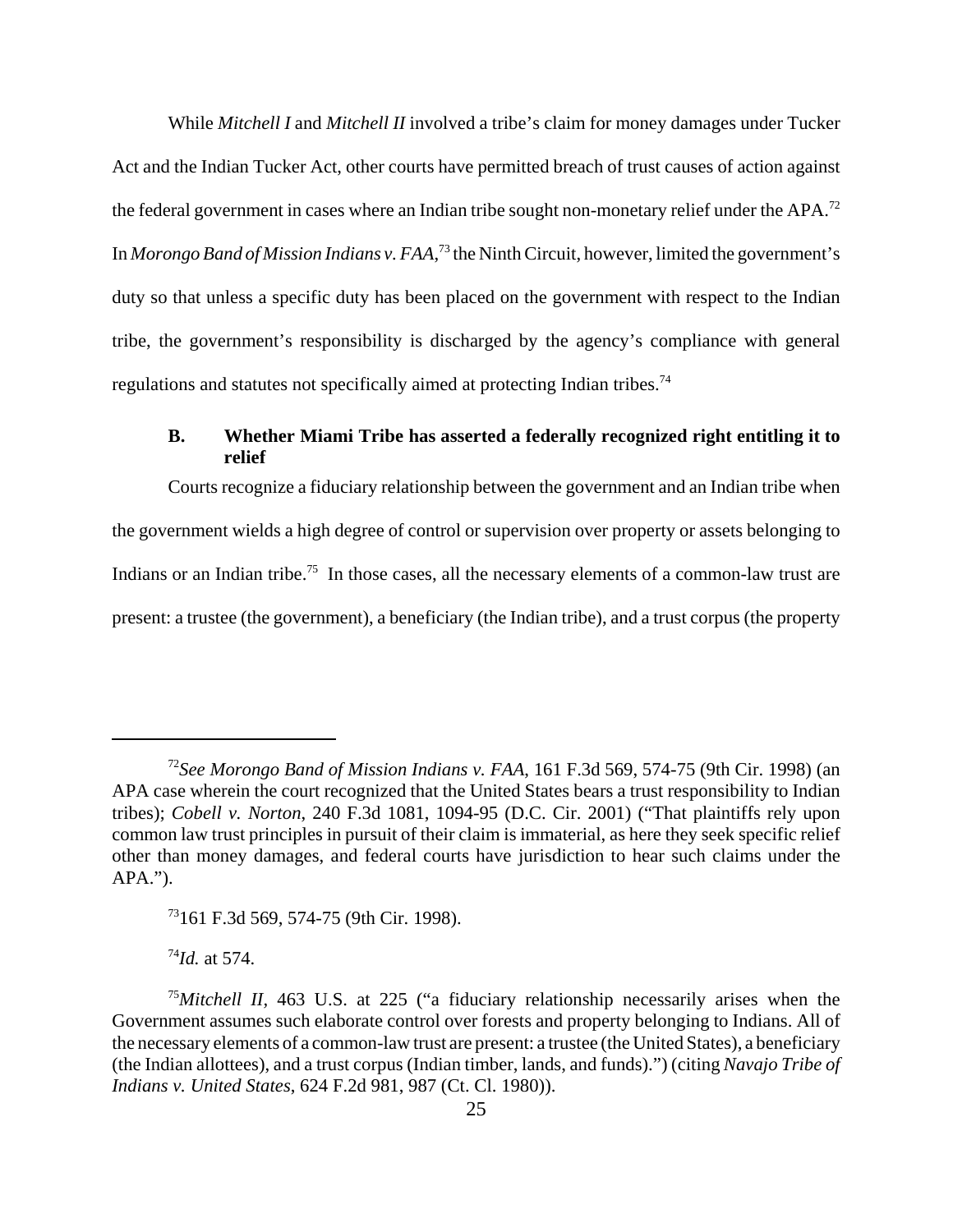or asset).<sup>76</sup> Where the federal government takes on or has control or supervision over tribal monies or properties, the government has a fiduciary relationship to the Indian owners of the property.<sup>77</sup>

In this case, Miami Tribe alleges that Defendants stand in a fiduciary relationship with respect to the requested transfer of Smith's interest in Miami Reserve and with respect to protecting the trust status of Miami Reserve and the jurisdiction of the Miami Tribe over Miami Reserve. According to Miami Tribe, Defendants have breached their trust obligations and fiduciary duties by the BIA's refusal to approve Smith's application, refusal to approve the transfer of Smith's interest in trust for the benefit of Miami Tribe, refusal to timely consider and act on Smith's appeal of the denial of his request for transfer, failure to protect and recognize Miami Tribe's jurisdiction over Miami Reserve, and failure to maintain and hold Miami Reserve in trust for the benefit of its Indian owners.

The Court has determined that Miami Reserve is not being held in trust by the United States and, except for a brief period of time after the 1989 partition order, has never been held in trust by the United States. Because Miami Reserve was originally conveyed to Smith's relative as a restricted allotment, and its status as a restricted allotment has never changed, Defendants do not have any fiduciary duties with respect to its management that may arise from a trust relationship. This would include any fiduciary duty to maintain the status of Miami Tribe as a trust allotment. Without a trust relationship, the Court looks to whether Miami Tribe can base its breach of trust claim on a statute, regulation, or treaty conferring fiduciary duties upon the government.

<sup>76</sup>*Mitchell II,* 463 U.S. at 225.

<sup>77</sup>*Navajo Tribe*, 624 F.2d at 987.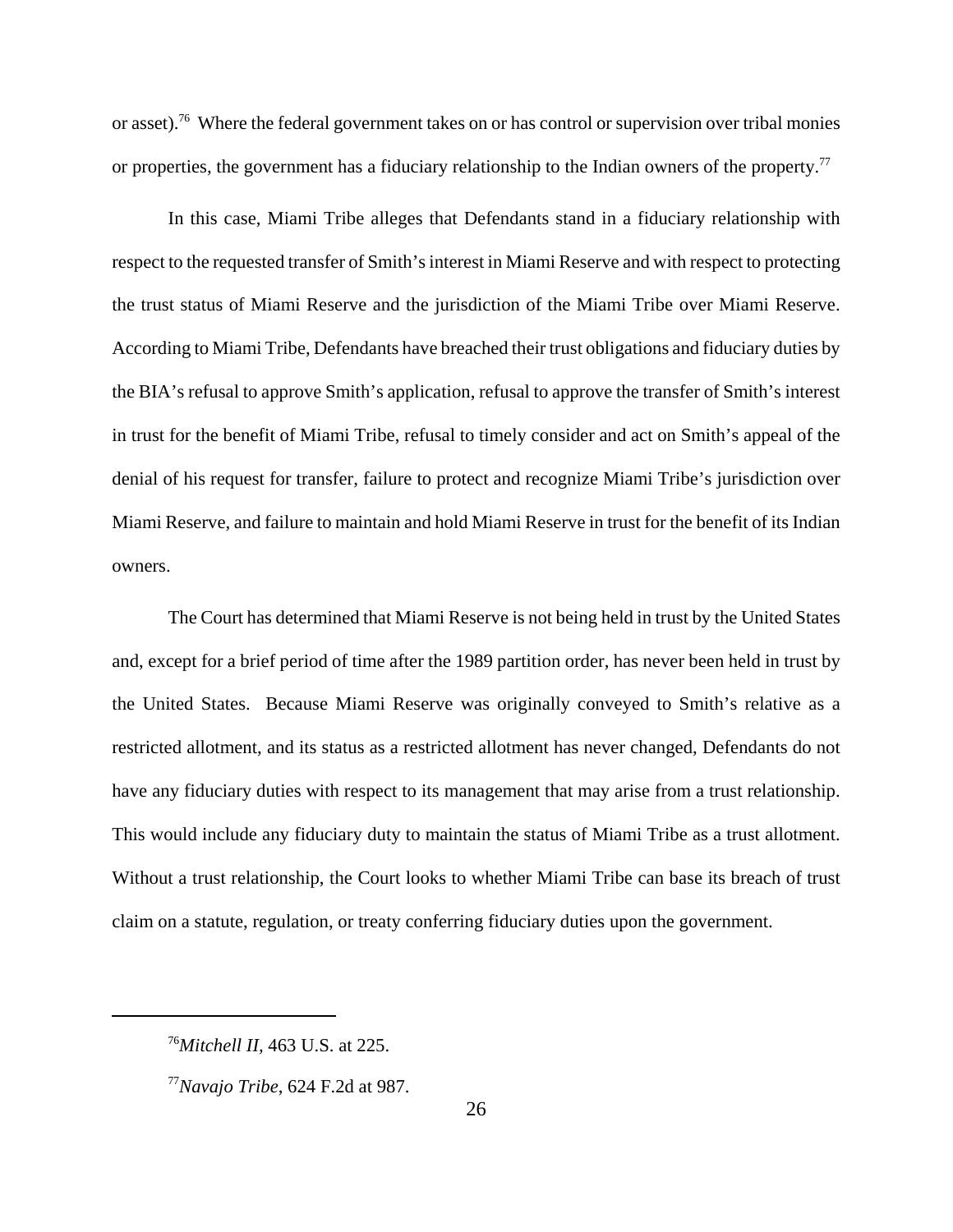The Court notes that all Miami Tribe's remaining allegations of breaches of fiduciary duties are based upon the BIA's actions or inactions as they relate the performance of its duties as an administrative agency, including the duty to consider and decide applications for approval to transfer interests in restricted Indian land. The Court finds that the actions or inactions of an administrative agency in carrying out its agency duties do not constitute a valid basis for Miami Tribe's breach of trust claim. While the administrative agency's duties may be statutorily required, they are not duties the breach of which would necessarily give rise to a breach of trust claim. The remedy for breach of an administrative agency's duties is provided by the APA by way of judicial review of the agency's decision or by compelling agency unlawfully withheld. These alleged breaches committed by an administrative agency while carrying out its agency duties cannot by themselves constitute the basis for a breach of a trust duty by the government to an Indian tribe.

In the absence of any fiduciary or trustee-beneficiary relationship between the government and Miami Tribe, the Court determines that Miami Tribe has not asserted any federally recognized right that would entitle it to relief. Miami Reserve is not being held in trust, nor has ever been held in trust except for a brief period of time after the 1989 partition order. Miami Tribe's allegations of breaches that arise from the agency's actions or inactions as they relate the performance of its duties, including the duty to consider and decide applications for approval to transfers interests in restricted Indian land, also do not constitute an actionable basis for a breach of trust claim. As Miami Tribe has not asserted any duty on the part of Defendants, that, if breached, would constitute a valid basis for its breach of trust claim against Defendants, it cannot recover on that claim. The Court must therefore dismiss Miami Tribe's breach of trust claim set forth in Court II of its Second Amended Complaint.